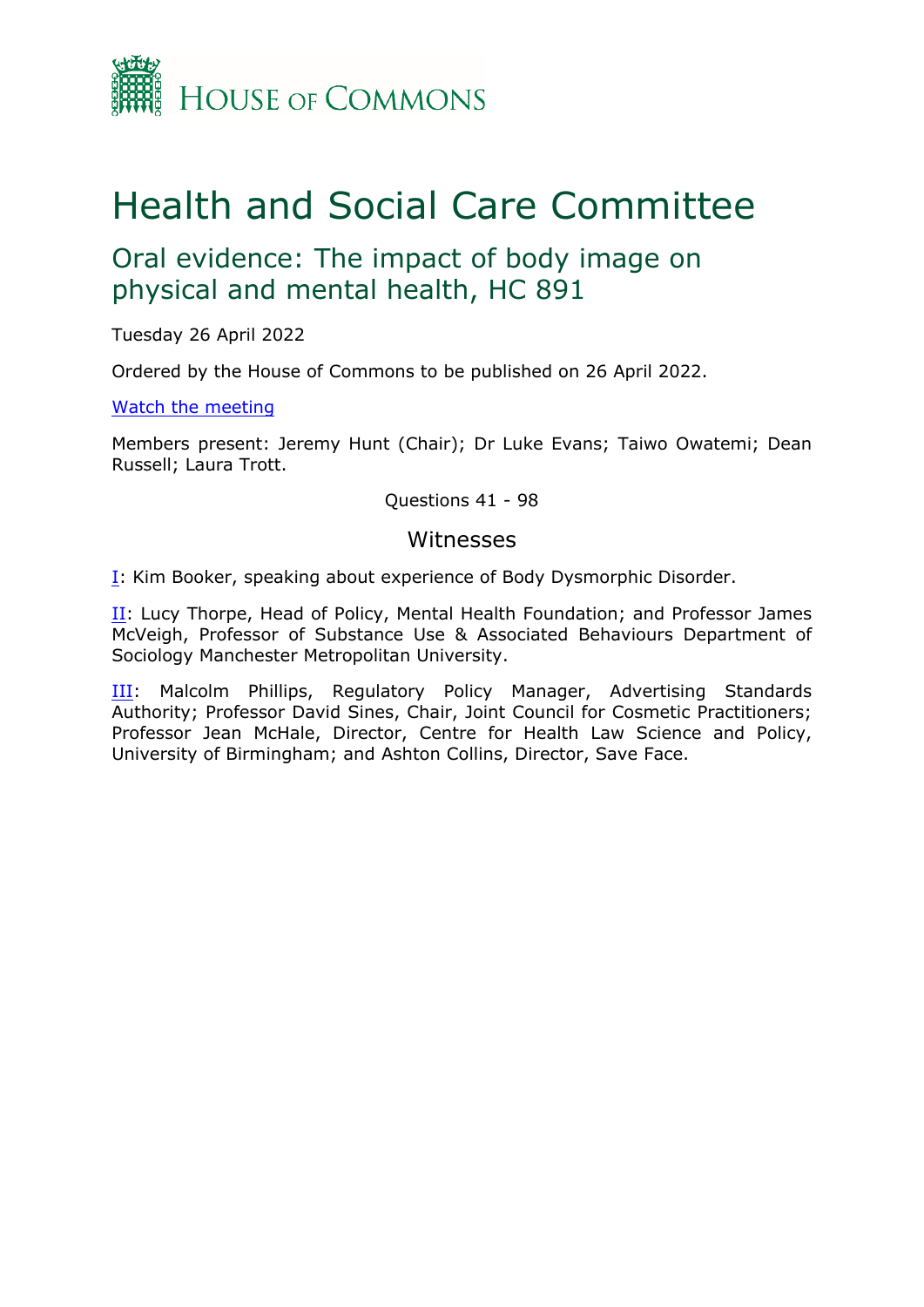

# <span id="page-1-0"></span>Examination of witness

Witness: Kim Booker.

**Chair:** Good morning. Welcome to the second session of the House of Commons Health and Social Care Select Committee inquiry into the impact of body image on mental and physical health. We have three panels this morning, including one with a range of clinical research and policy experts and one with regulators. First, we will hear from a lady called Kim Booker, who was diagnosed with body dysmorphic disorder when she was a teenager and has had non-surgical cosmetic procedures. Welcome, Kim. Thank you very much for joining us. I will hand over to Laura Trott, who will ask you a few questions.

Q41 **Laura Trott:** Hi, Kim. Thank you so much for joining us today. What drove you in the first instance to change things about your body? What was it that made you want to have those procedures in the first place?

*Kim Booker:* I have had issues with my body image from as young as I can remember, since about the age of five. That is the body dysmorphia. It would be as minute as me not liking the arrangement of freckles on my knees or the way that my toes were shaped. At that young age—it was the early '90s—I was growing up in an environment where it was very much the Disney ideal. It was the princess look. As a child, seeing that and being bombarded with those images, I felt that I needed to fit the template of the big eyes, the small nose, the flowing hair and the tiny waist. That has grown with me through my teenage years, into adulthood.

The procedures started at the age of 18. I remember that I was looking through *Vogue* magazine and there was an article about how to disguise your gummy smile with fillers. I felt that I had a gummy smile. Immediately, I looked for a local practitioner because I wanted to change that aspect of myself. It must have been the early 2000s. Even then, I did not know anyone who had had those procedures. It was just something that was accessible for me. I had the procedure done, and it just spiralled from there. It started with the lips. Then it went on to Botox. Then it went on to cheek fillers.

There was a real boom in the filler industry, or the aesthetics industry, around my mid-20s. I don't know whether you have heard of Kylie Jenner or Kim Kardashian. I remember that I used to have my lips done, and nobody really knew about it. Nobody could tell because it was not a mainstream thing, but as soon as Kylie Jenner came out about the fact that she had had her lips done, there was just this huge boom. You could find aestheticians left, right and centre.

With my body dysmorphia, and having those very strong compulsions to erase or fix certain parts of myself, I got overwhelmed by it. I went to see so many different aestheticians that it was unbelievable. I looked very odd for a period of time. I couldn't see it, because the more you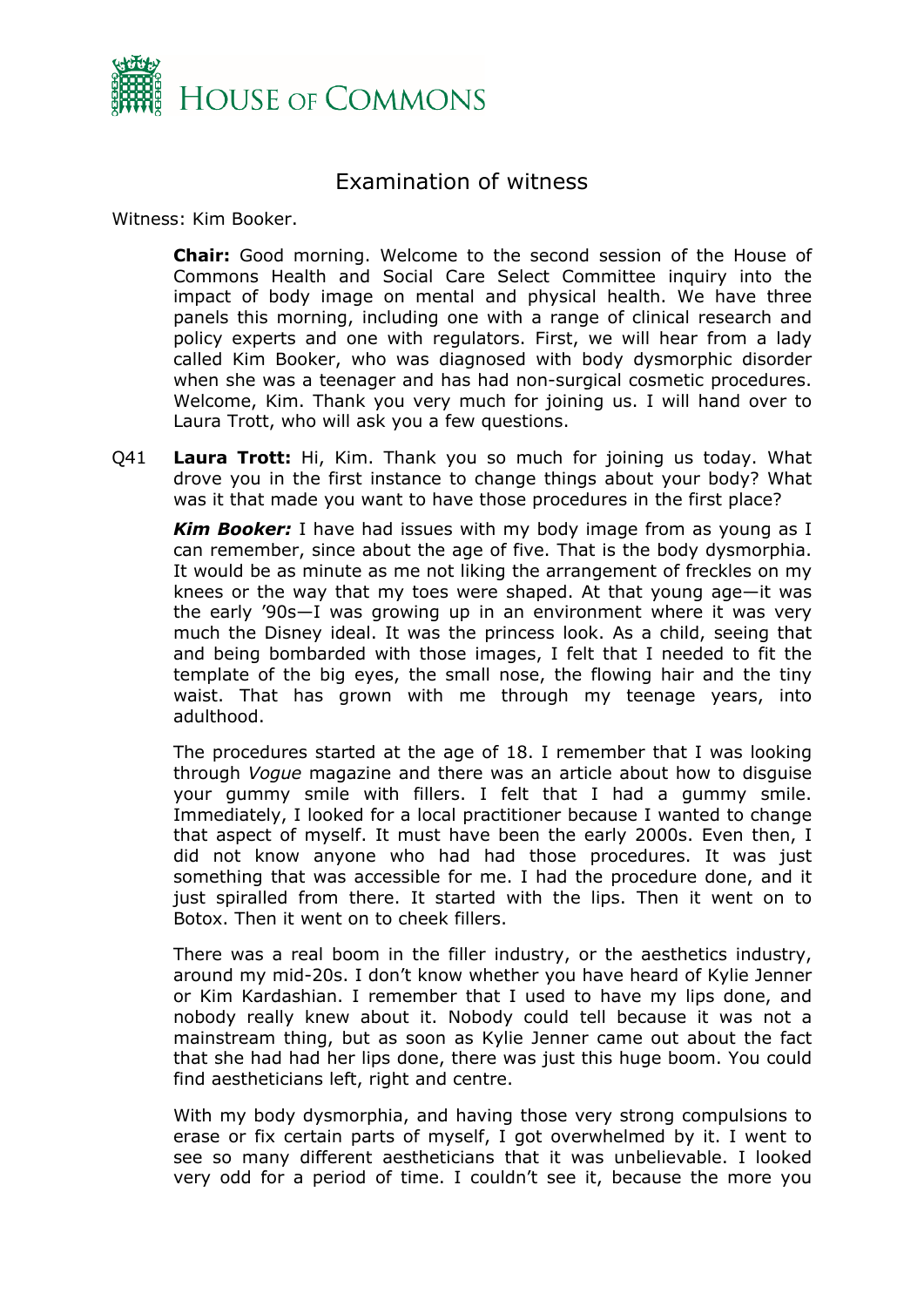

have done, the more you get used to that look. Your lips become a lot bigger, but you think that looks normal. It is not until you look back at photos that you think, "Oh my gosh. What was I doing?"

Q42 **Laura Trott:** When you were going to get these treatments done, how did you find that process? Was there anyone who ever said to you, "I don't think that you need this," or, "Have you thought about the wider counselling that you might need?" Were you consulted properly when you went for those treatments?

*Kim Booker:* There were some who said, "You look fine." I would really have to push them to have the procedure. If they could not give me what I wanted, it was not difficult for me to find someone who could.

I remember that situation happening. I found an aesthetician who had a huge following on Instagram, with very glossy pictures of women with those princess looks, almost. It looked so glossy and it really drew me in. I thought, "That's what I want. They'll give me what I want." I remember finding this place. I was expecting to go into this really nice clinic, and it would be really over the top, but it was a really grotty room that was filthy. You had to walk through a filthy hairdresser's to go in. I had about 10 to 15 minutes with her. She just said, "What do you want?" I said, "I want my cheeks, this, this, this," and she just did it, without any questioning at all.

That is the thing. You get some really good aestheticians who do not want to alter you; they want to keep you intact with the way that you naturally look. Then you get the other ones. Back in the day—I don't know if you remember this—I used to look through hair magazines, and I would pick out a hairstyle that I liked, take it to my hairdresser and say, "I want my hair like this." Now you can go through Instagram and aesthetic or cosmetic pages or accounts, take that picture to people and say, "I want my face to look like this." That is the world we are in now. You become so warped and so desperate to look like the images that you see, which bombard you daily everywhere you look, that it just becomes the norm. You cannot escape it.

So many women I know, and men, seek validation through the way that we look. That is the monster of social media these days. We cannot avoid it, either. I have a yoga business on there. I can unfollow certain accounts, but you still get targeted by advertising. You still see stories that are heavily filtered. The editing apps are everywhere. I have deleted all of mine now, but, my goodness, I was sat there making my nose smaller and making my eyes bigger. It was like that five-year-old little girl in me.

You have that side of things, and you have easy access to go and actually do it, and I have—I have done it. I am looking more and more like those beauty girls than ever, but it is never ending. You have one thing, but then there is another thing, and another thing, and another thing, and another thing. I am rambling. Sorry.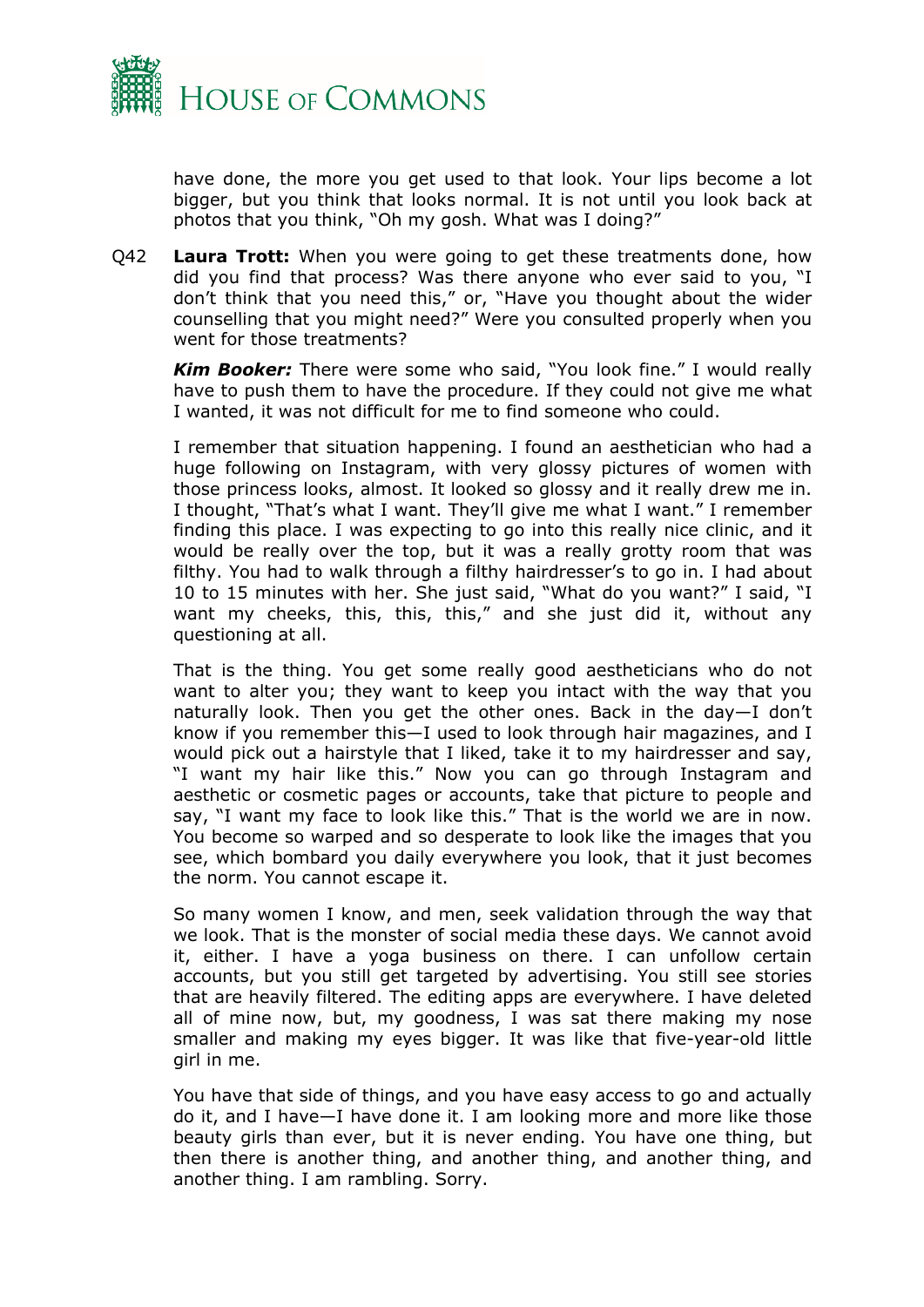

Q43 **Laura Trott:** Not at all. It is all very helpful. Earlier, you mentioned cheap fillers. Have you ever had an adverse reaction to any of the procedures that you had?

*Kim Booker:* I have had a couple of situations. My cheek fillers were okay, but they were huge at one point. I looked very strange. I had my lips done, and I had a situation where they got infected. It was so bad. My lips came out here, basically. I had to go on antibiotics, and they actually burst. It was the most painful thing I have ever gone through the lips are a really sensitive area—but it did not deter me from having them done again. That was one situation. The aesthetician was a lovely woman and had medical training, but it can happen to anyone, I suppose.

The other thing that I have had is under-eye fillers, which are the worst kind of fillers you can get because, obviously, it is such a delicate area. I had my eye fillers with the lady I was telling you about, who was in the grotty set-up. She pumped far too much filler under my eyes. I ended up having big bags under my eyes for a couple of years, until recently. I have started to have the filler dissolved because I am trying to get the normal contours of my face back, to some degree. I have scar tissue. Basically, the filler was put in so superficially that scar tissue ended up encasing it, and I am stuck with two lumps under my eyes, probably forever.

That is the thing. A lot of people go in for having fillers done because it is a semi-permanent thing. Yes, it is, but the fillers I had in my eyes did not dissolve naturally. They were still there six years later. People think, "Oh, it will dissolve in six months if I don't like it," or, "I can just have it dissolved," but it doesn't work like that. There needs to be more understanding of the longevity of certain fillers. That was not out there when I was getting them. I did not know that, and I do not think that a lot of people know that.

Q44 **Laura Trott:** I have one last question. In this Committee, we have been talking about regulating the non-surgical cosmetic intervention industry. Indeed, the Government are committed to doing something in this space, which is very good news, for all the reasons we have just talked about here today. What difference do you think that that would have made to you?

*Kim Booker:* More regulation in what way?

**Laura Trott:** More information about the risks of the procedures that you were undergoing, consultation about what was happening to you, regulation of the types of people who can undertake those procedures, and some follow-up and consequences where things have gone wrong.

*Kim Booker:* That would have made a huge difference. I wish that I had had better consultation. I wish that there was better understanding of mental health and body dysmorphia. I think that aestheticians and cosmetic surgeons need to be rigorously trained in that area so that they can spot the symptoms.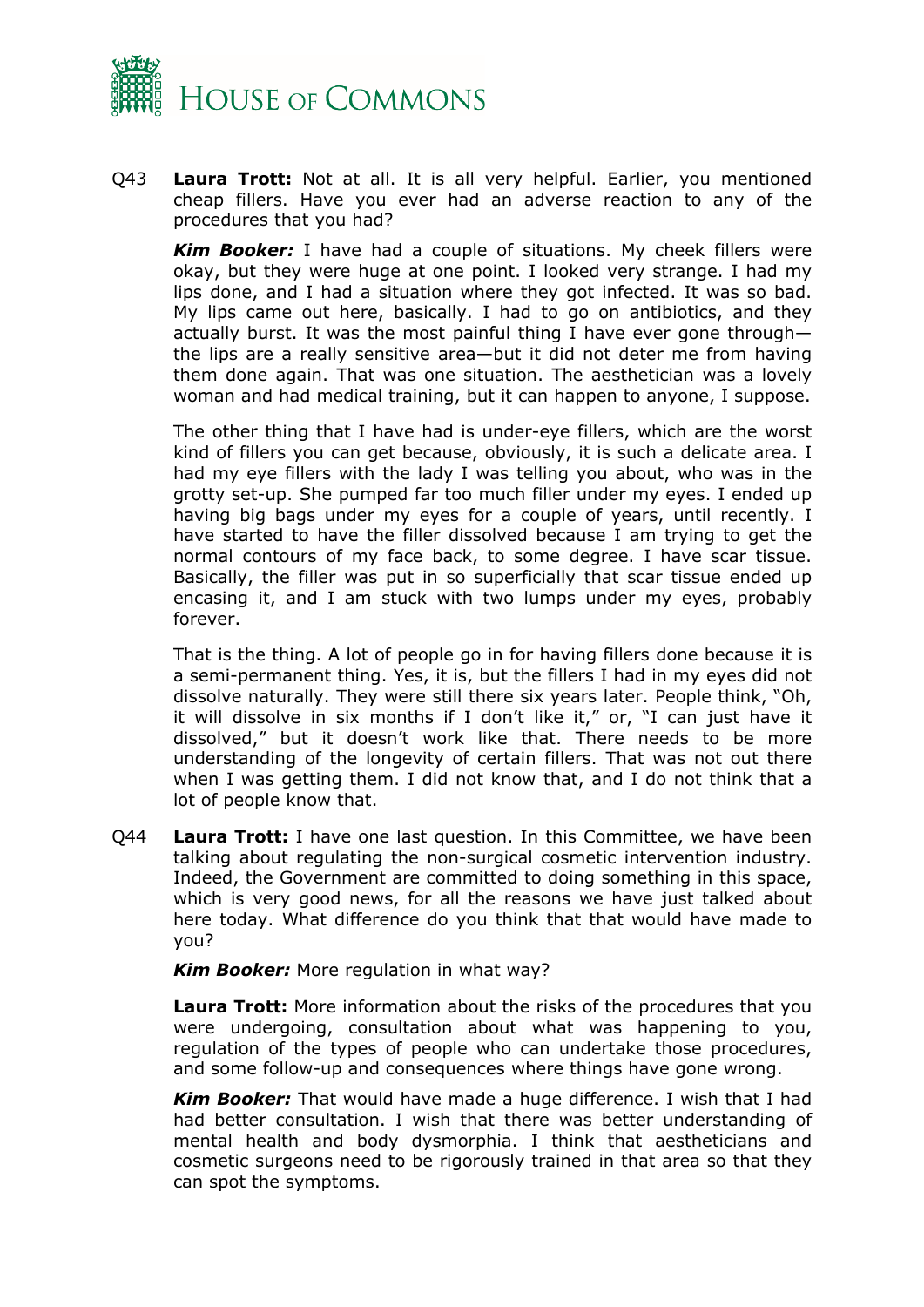

Yes, there should be a follow-up appointment. There are some people who just do not do that. Literally, you walk into these places and it is like a conveyor belt. You have 10 to 15 minutes for a procedure that, from start to finish, should take at least an hour, to really survey the person's face and understand their reasons for wanting the procedures to be done. I have been to countless places where I have been completely neglected in that way.

It would be good to have a consultation, not to have the procedure there and then, and to allow the client to go away and think about what they want to have done. They can then book the follow-up appointment to go on to the next step. That is it. We are in a world where we want instant gratification, where everything is expected immediately. Especially for things like this—such a delicate situation as our faces and bodies—we need time to think it through. If I wanted to, I could book an appointment with an aesthetician this afternoon and have a treatment done then. It should not be that way, especially when people have compulsive disorders, as I do. It is so dangerous.

**Laura Trott:** Thank you so much, Kim. What you have spoken about today will make a big difference. It has really helped our inquiry. I know how difficult it can be to talk about these types of issues. We really appreciate it.

Q45 **Chair:** Kim, can I ask a follow-up question? I do not know whether you have kids. I have three young kids. I am intrigued about what you would do if you had a daughter, for example. I remember taking my daughters to Disneyland. It was one of the big highlights to meet all those princesses. If you had a daughter who was considering cosmetic surgery, would your advice as a mum be, "Actually, you should just avoid this. You've got to learn to love yourself as you are," or would it be, "In moderation—a little bit here and a little bit there. If it is done sensibly and properly, under regulated conditions, it can be okay"?

*Kim Booker:* I am hoping that when I become a mother I will have done enough healing on myself to feel comfortable in my own skin. I think that it was about my nurture growing up. I was brought up in a very bodyconscious, image-conscious family. I hope that I will give my child the foundation of feeling comfortable in her skin, as much as possible.

The thing is, if someone makes a decision and wants to do something, especially if they are a teenager or in their early 20s, it is very difficult for you to tell them not to do it, so I would need to support them in the best way that I could. What I would do, especially from a mental health aspect, is look into some counselling, just to dive in a bit deeper and see why they feel that they need to change this. My body dysmorphia can be a genetic thing, so I would have to be very careful and give her or him as much attention as possible to make sure that they were making the right decision.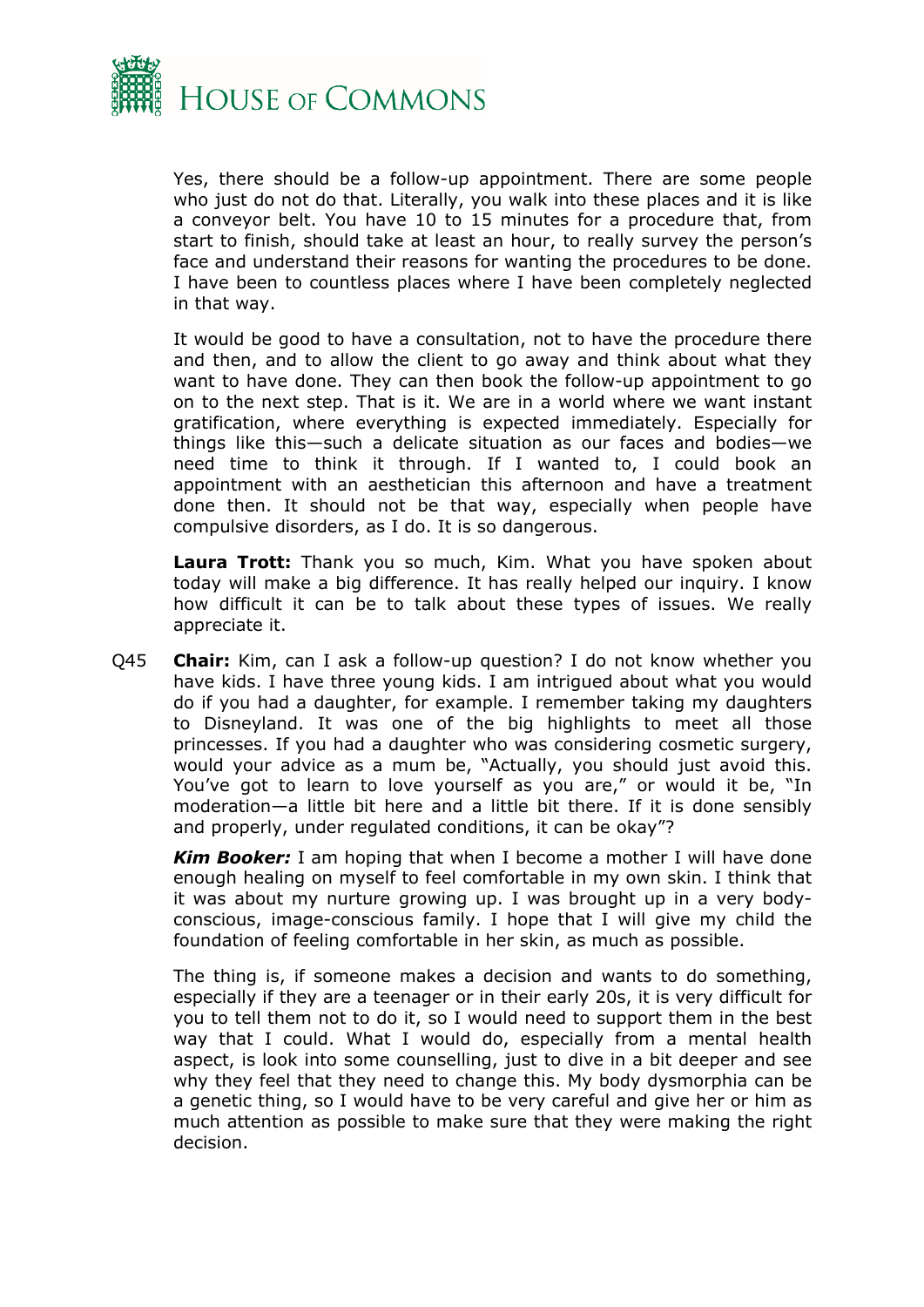

Ideally, I would not want them to touch themselves. I wish that I had never felt the need to do the things that I have done. I wish that that had not happened in my life, but it is what it is.

Q46 **Chair:** Can I ask you one last question? For those of us who are not doctors, could you explain what body dysmorphia is?

*Kim Booker:* What is the best way to describe it? Rather than see myself as a whole, I see myself as fractured pieces. I home in and zoom in on certain parts of myself and heavily criticise parts that I see as flaws. When I have really bad flare-ups, it can take up about 80% of my mind capacity. It is all I can think about. For instance, when I want to change certain features of my face, I am constantly thinking about how I am going to change it. I feel ugly. I do not like people looking at certain sides of my face. Sometimes I do not want to leave the house. It is in the category of OCD; it is a compulsive disorder. We ruminate and cannot stop seeing the flaws, even though other people probably cannot see them.

Q47 **Chair:** Do any colleagues want to come in? Are you happy to take a few other questions, Kim?

*Kim Booker:* Yes, of course.

Q48 **Dean Russell:** Thank you, Kim. Your testimony has been so powerful. For anyone watching this, you have given a great explanation of the challenges, but also of the compulsion that is there around body dysmorphia.

My question is about the role of social media in this. We have the Online Safety Bill going through at the moment. I was very fortunate to be on the Joint Committee looking at this last year. Repeatedly, we heard the point that social media is pushing people to look at more harmful content that wants them to harm themselves in some way, as well as to feel harm from others. What more do you think needs to be done around the social media piece? How does that affect how you see yourself and how you look at images related to your own self-identity on a daily basis?

*Kim Booker:* I get that, with social media, there is a certain aesthetic, with filters and so on, for artistic reasons, but they have now taken a really dark turn with the editing apps. I got to the point where I constantly had these filters. I was putting filters on my face on my stories and things like that, and it completely altered the way I looked. When the video flipped off to my natural face, I got a bit of a shock. I hated what I saw, because you get used to the filtered version of yourself.

I feel that it should be made very transparent that people are using filters, or that they have edited or photoshopped their images. That needs to be very clear. Ideally, I would like them banned, because we would get more used to seeing each other in our natural state. There needs to be a lot more in place on social media to protect us against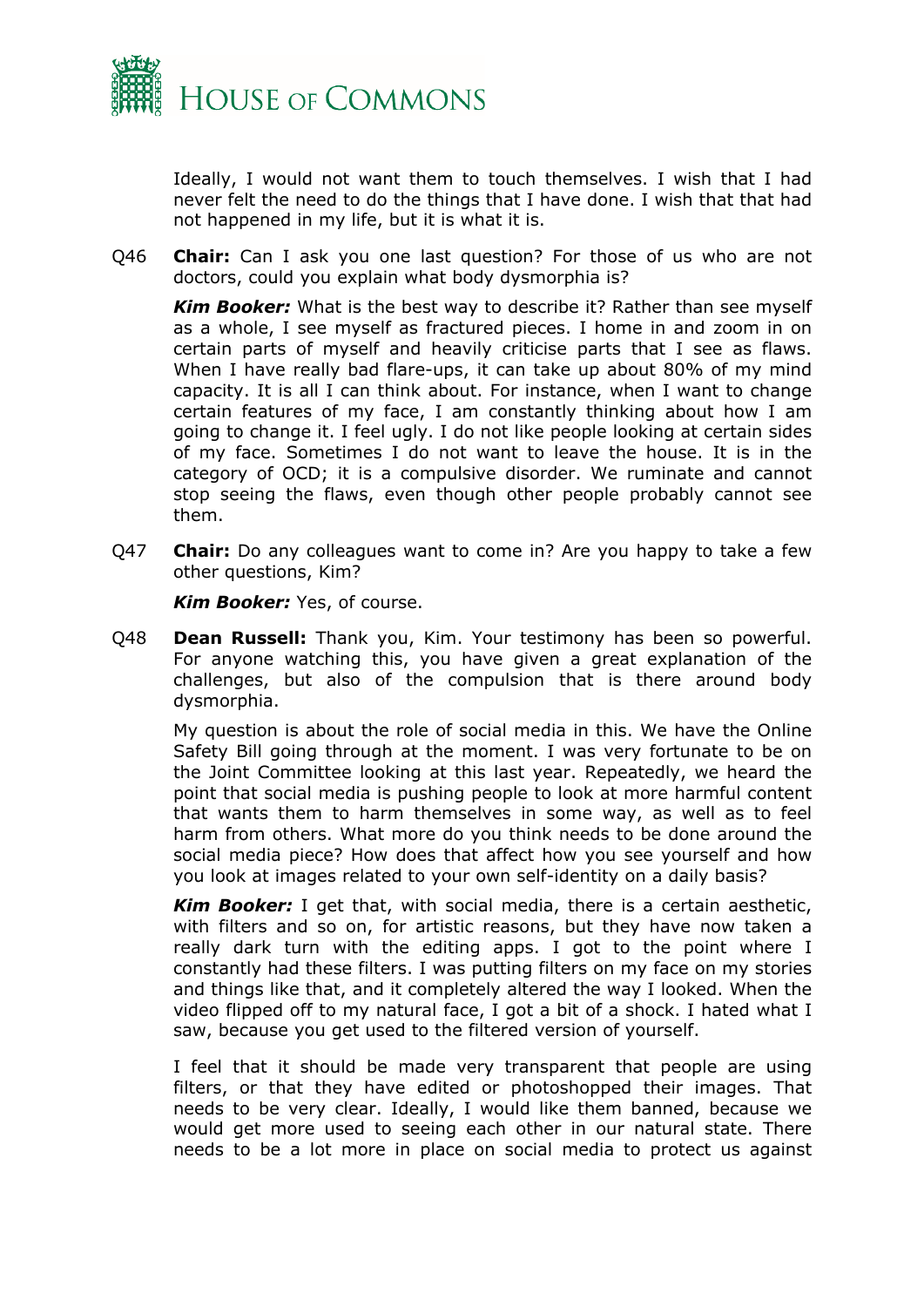

images that are not real. They are just not real. That could do absolute wonders. I would love to see something like that enforced.

Q49 **Dean Russell:** My colleague Dr Evans is doing an incredible amount of campaigning on this point, so I do not want to cover his question, which I am sure he will come to. When you were describing the process of going to have procedures and the run-up to that, it sounded almost quite addictive. If in any other part of our society there were people with an addiction that was being fed very easily in a way that was doing them harm, we would have many more blocks on that. I want to get your take on that point, if you don't mind.

*Kim Booker:* All you do is ruminate and constantly think about it. You get excited about having a procedure because you think that once you have had it life will be better, that you will feel better—"If I just have this," or, "If I just have that." You end up having the procedure. Honestly, you get a kind of endorphin boost—a rush. That feeling lasts for anywhere up to a few hours or a few days. Then you literally come crashing down, because you have nothing else to think about. You have done that now, so you think, "What else could I have done?" What else is not right about me that I need to correct or cut apart? There is definitely an addictive element to it. I am a very addictive person. I have an addictive personality, and it is so dangerous. Yes, absolutely, there is that.

Q50 **Dr Evans:** Thank you, Kim, for speaking so passionately. I declare an interest, because I am trying to bring forward a Bill that would label images going forward.

*Kim Booker:* Thank you.

Q51 **Dr Evans:** If you have doctored your body image—your body proportion—it should carry a label.

To play devil's advocate, if you had seen images that were carrying a label—that had a logo on—would that have stopped you from getting to where you are?

*Kim Booker:* This is the thing. Because I come from a BDD standpoint, it is tricky. Although my logical mind can see that the image is altered, subconsciously my brain is seeing an image and trying to replicate it on my own face. If that label is on there—

Q52 **Dr Evans:** You said that you altered your images, though. If you, as someone who is an influencer on that basis, had to put a label on it and were breaking the law if you did not, would that have stopped you altering the images that you are putting out?

*Kim Booker:* Yes, definitely, because you could be embarrassed.

Q53 **Dr Evans:** It is a preventive thing.

*Kim Booker:* Especially when I did it, I did not want people to know that I was editing my image—oh my God, no. I wanted people to think that I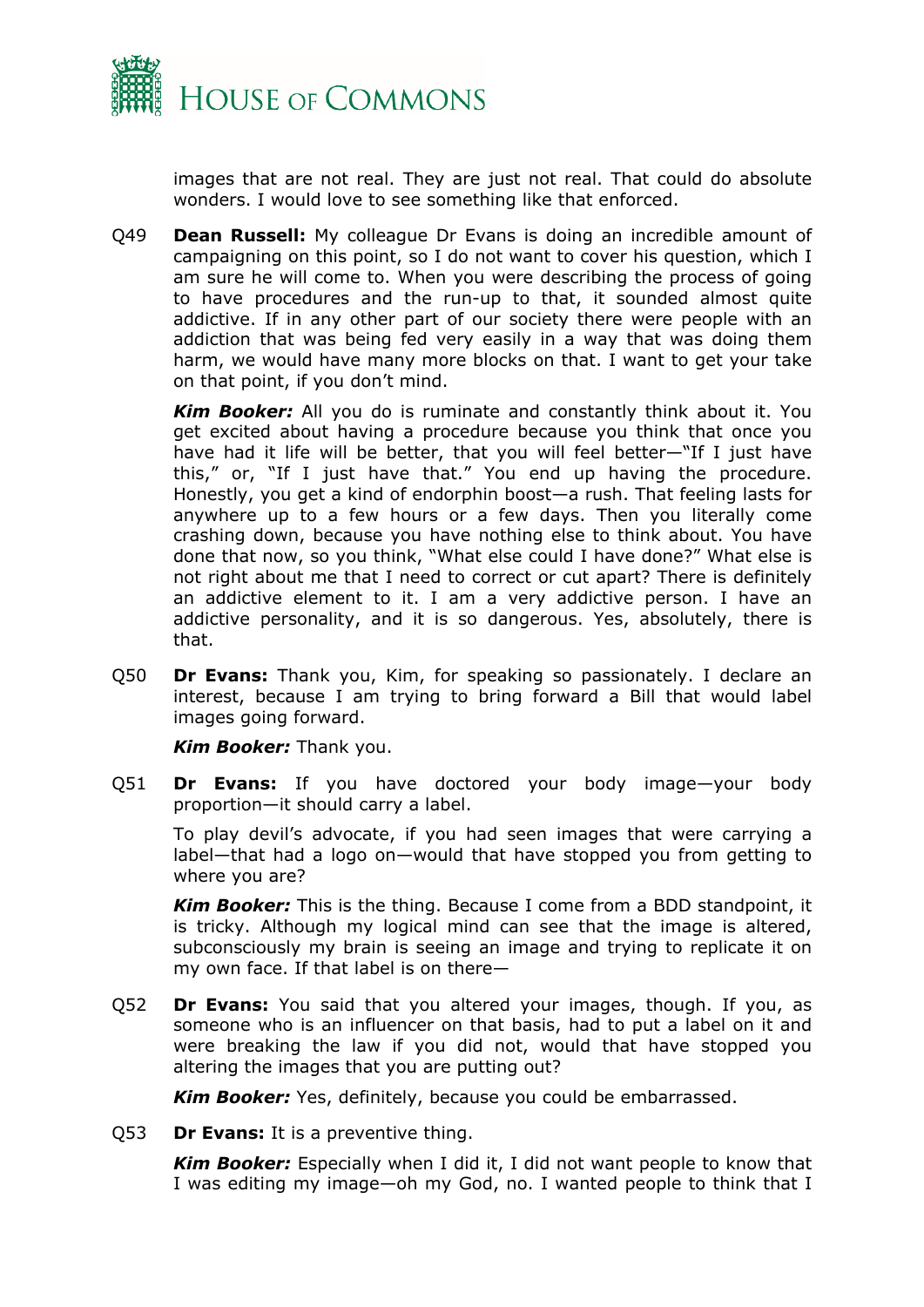

looked like that. That is it. You would definitely be much more perturbed about doing that. Yes, the labels would help massively in that sense.

There is definitely some kind of revolt going on at the moment, especially in the accounts I am following. There is a craving for real images, real content. Any time I post real content, about my real skin or anything like that, I get such a big following with that. Yes, please put that through.

Q54 **Dr Evans:** We will use your testament to tell the Government that. Is it your feeling that there would then be social pressure not to alter your images, because if it had to carry a label you would be busted, basically?

#### *Kim Booker:* Yes.

Q55 **Dr Evans:** That is the power in doing such a measure.

#### *Kim Booker:* Definitely.

**Dr Evans:** Excellent. Thank you.

Q56 **Taiwo Owatemi:** Thank you, Kim, for your powerful insight. You spoke about first recognising the fact that you wanted to change your body image at the age of five. When did you realise that you had body dysmorphia? What thought processes and support were you given to come to terms with that?

*Kim Booker:* I probably started to realise it in my early 20s, but body dysmorphia was not a well-known thing. It still isn't, really. Recently, I contacted my doctor because I had a bad spell of it. I was struggling to function normally because it was so powerful at that time. I contacted my doctor and said, "Look, I have this body dysmorphic disorder," but they did not really know what it was. It was not until I found the Body Dysmorphic Disorder Foundation, which is a charity, that I started to get the help that I need. I had to seek it out. I really had to try to find that help. I did not quite find it in the usual way, with the doctor. It is just not something that is on their radar.

It's right doctor, right time—it depends on who you speak to. Some will know more about it. Some do not. I would love there to be more access for people like me, because it is everywhere. I have done a lot of posts on body dysmorphia and had people reach out to me saying, "Look, I think I'm struggling with this. I didn't even know what it was." There definitely needs to be more awareness.

Q57 **Taiwo Owatemi:** Do you think that it would benefit many young people, especially teenagers, to have more information about it so that they can make an informed decision at a younger age?

*Kim Booker:* Definitely. I used to think that it was just me; it was my personality. Now, since I have been doing the work on it, I can see that it is an illness and a separate entity. As soon as you can create that division between you and the illness, you can start to work towards healing it, because it is not me, it is the condition.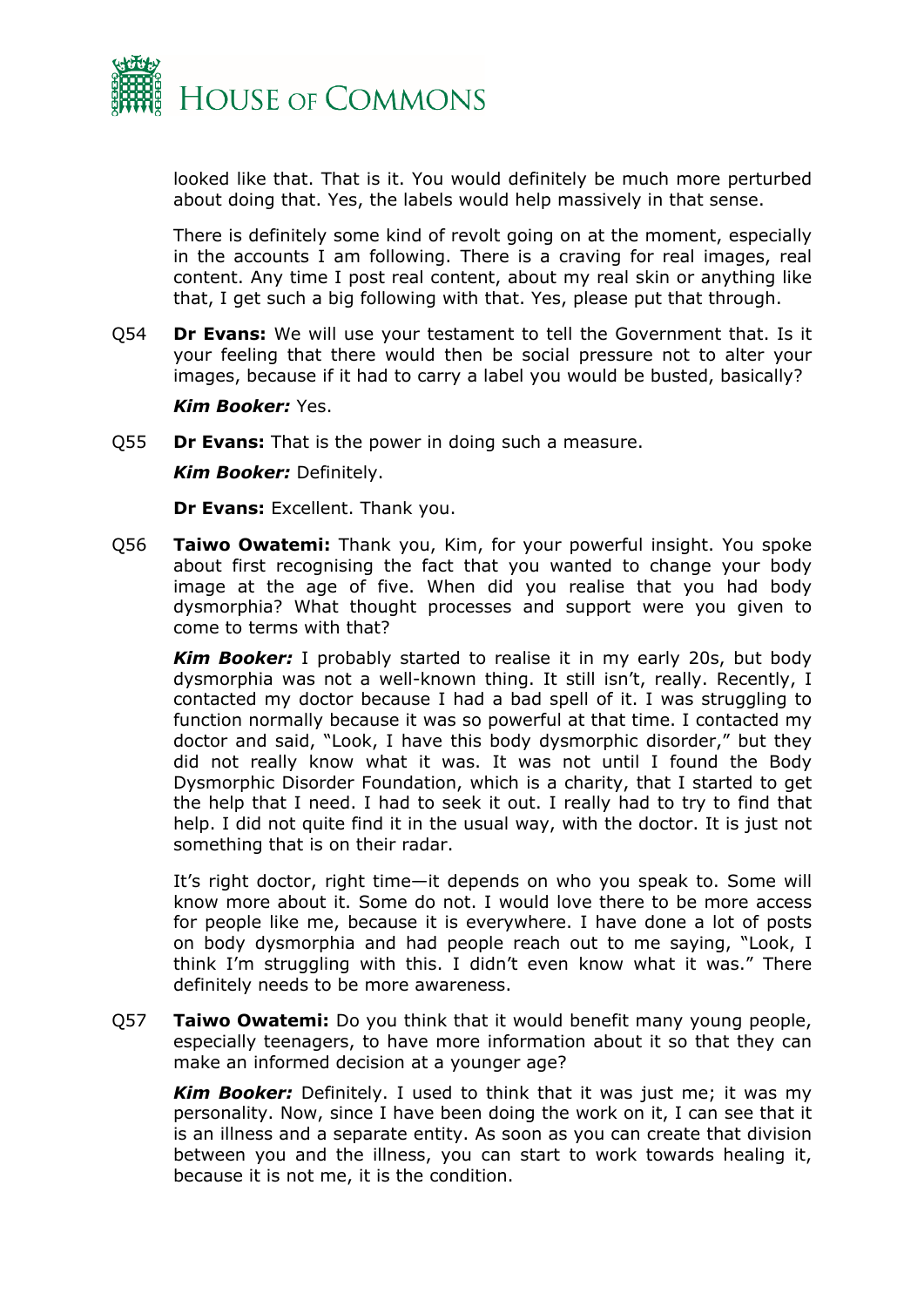

It is such a wide spectrum. There are so many different versions of body dysmorphia. It can be on a lower scale, or up to where some people literally cannot leave the house or show their face to anyone. There is the other end of the spectrum, where people seek validation through their looks. Obviously, the cosmetic industry will feed that. There needs to be a lot more awareness around the topic, to help people who are suffering in silence.

Q58 **Taiwo Owatemi:** I have one more question, on the point about people seeking validation through their looks. You spoke about how you always thought that if you did one procedure things would be better, but then you wanted another. How did you feel in that realisation once the procedure had been done? How much did that impact different areas of your life?

*Kim Booker:* What would happen is that I would have the procedure, get really excited about it and feel that rush, that elation. Then I would realise that I was still not happy and crash. I would think, "Gosh, it's just another thing. It's another thing that hasn't worked." You find that it is never ending. You get to a point where you think, "If that doesn't work, I don't know how I can live like this. I can't live like this." I have got to those points in my life. It is almost like a rock-bottom moment.

**Taiwo Owatemi:** Thank you so much for sharing. That is very helpful and very powerful. Thank you so much for taking the time.

Q59 **Chair:** Kim, we are really grateful. Of course, your talking openly like this will be of enormous support to many other people in the same situation. We have enormous respect for the courage you have shown this morning. You are very welcome to stay tuned in, if you want to hear the rest of our discussions, or to disappear, whichever you prefer. Thank you from all of us. It is enormously appreciated.

*Kim Booker:* Thank you so much for your time. I really appreciate it. Thank you, everyone.

**Chair:** Not at all.

# <span id="page-8-0"></span>Examination of witnesses

Witnesses: Lucy Thorpe and Professor McVeigh.

Q60 **Chair:** We move to our second panel. Unfortunately, Phillippa Diedrichs, who is professor at the Centre for Appearance Research at the University of the West of England, is unwell and unable to join us. I am very pleased to welcome Lucy Thorpe, head of policy at the Mental Health Foundation, and James McVeigh, who is professor in substance use epidemiology and deputy director of the Centre for Public Health at Manchester Metropolitan University. Thank you both very much for joining us. It is really appreciated.

Lucy, the Mental Health Foundation did research a couple of years ago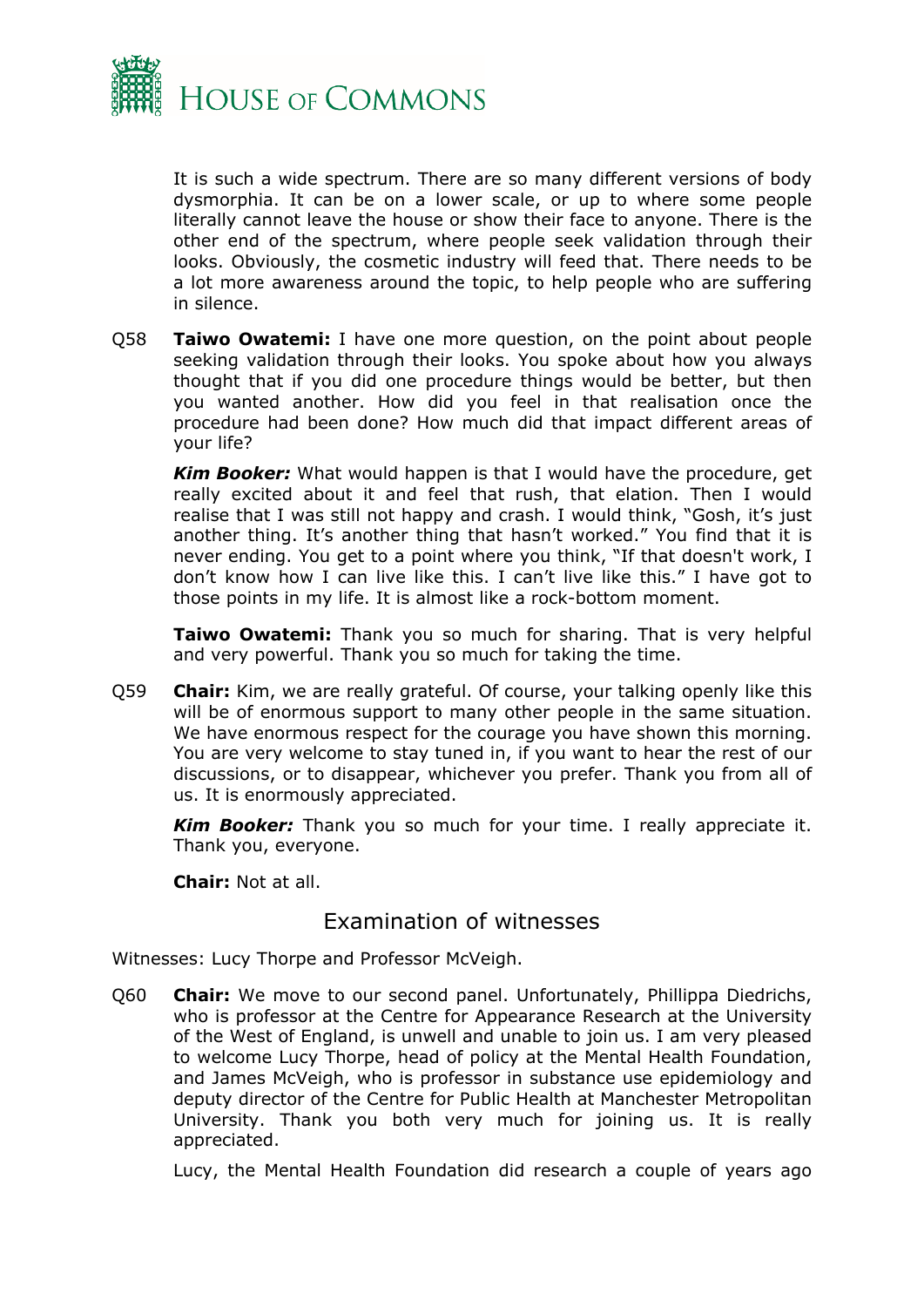

that found that the concerns we have been hearing about from Kim this morning are worryingly widespread. I think the numbers were that 31% of people in your survey felt ashamed of their body image; 37% of teenagers felt upset; just over a third of adults had felt anxious or depressed; and one in eight had experienced suicidal thoughts because of concerns about body image. Is this something we have uncovered that has always been there, or has it been trending upwards recently?

*Lucy Thorpe:* Thank you very much. We would say that the trends have increased. We are living in a very different environment, as we have just heard from Kim's very powerful testimony. In the past, we did not have an online environment. In fact, many of the harms now will be largely invisible to people who may not engage in social media, for example. We live in a culture that places a lot of emphasis on how people look. There is a lot of appearance-related bullying.

We need to think about the whole environment in which people are living; the family environment, the school environment and what happens on and offline. We must also think about people's vulnerabilities. We have always known that adolescence is a unique time, when children's bodies are changing very quickly. They are very vulnerable to what their peers think of them and comparisons of themselves with others and, of course, they want to fit in.

In thinking about young people, as I say, we need to think about the broader context in which they are living, and whether they are living in a family, or have friends or adults in their lives, who place a lot of emphasis on how they look. Indeed, adults themselves struggle with this. We know that. One in five adults has felt shame about their body image. This is not something unique to children and young people. All generations live together in our society. How we interact and how we talk about these things is just as important as how we deal with many of the harms that we have discussed today.

Q61 **Chair:** I want to ask you about something that is of particular interest to us as the Health and Social Care Select Committee. Obviously, when you hear testimony like Kim's, your instinct is to say that we should be putting people under much less pressure about their appearance. We also have an obesity crisis and there is another group of public health professionals who spend a lot of time worrying about the fact that we are the second most obese country in Europe, and obesity is in the process of overtaking smoking as the biggest cause of cancer.

The debate, if you were sitting in Sajid Javid's chair at the moment, is: to what extent do you focus on obesity and to what extent do you think about body image? How do you find a way through that rather difficult dilemma?

*Lucy Thorpe:* That is a very important thing to consider. The Mental Health Foundation takes a public mental health approach to all of these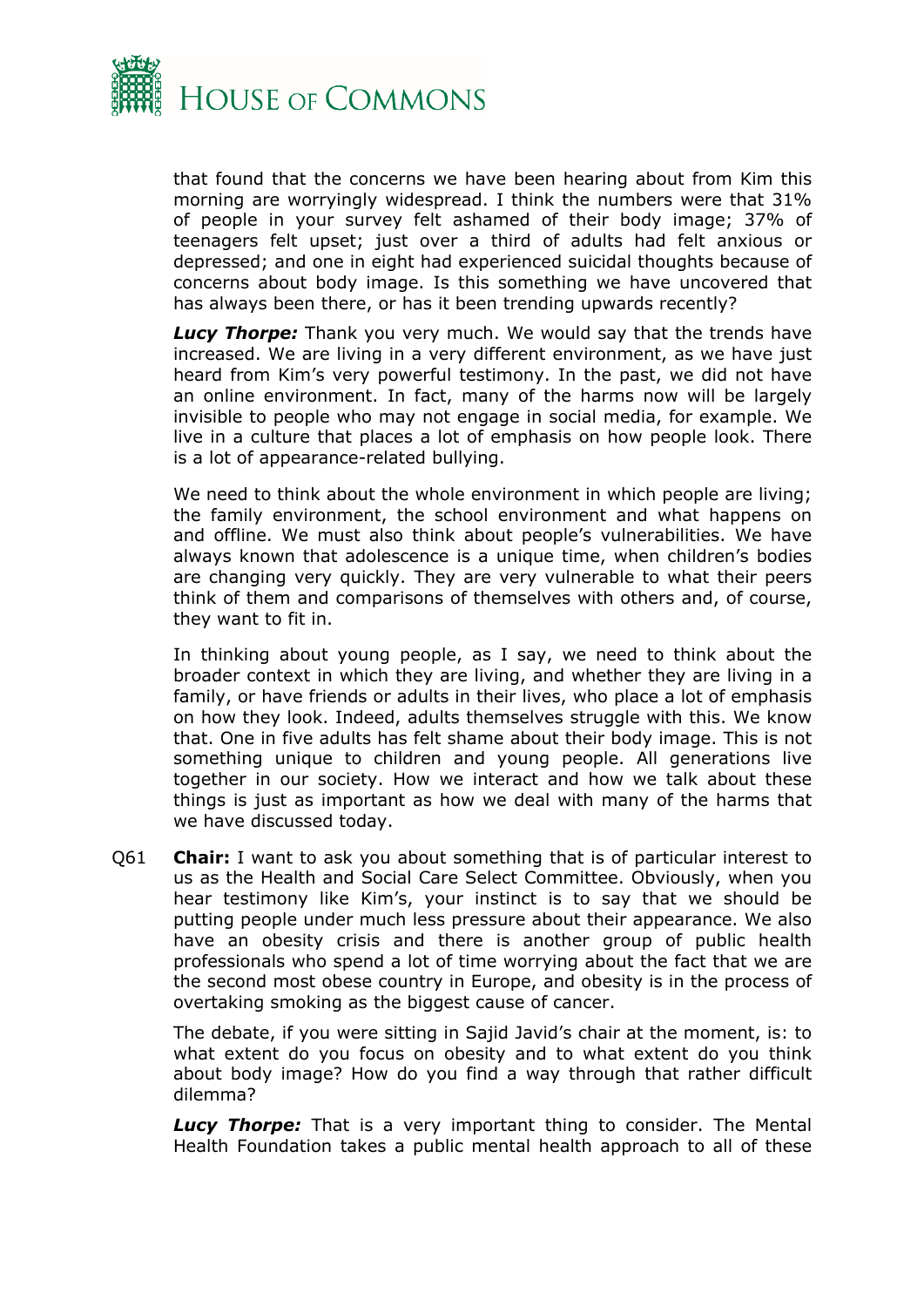

issues. We are very concerned about looking at the root causes that may underlie many of these things.

There is a relationship between the images people see and how people talk about weight, so any obesity strategy also needs to take account of that, and to focus on healthy bodies and healthy eating and less on weight, in fact, and on messaging that could inadvertently—there is no intention to do this, I think—feed into anxiety that children, young people and adults have about their weight. In fact, that can be counterproductive because it may mean they will feel less able to engage in physical activity, for example, because they feel ashamed of their weight. The research supports an approach that is more about healthy activity, healthy eating and healthy bodies, and does not talk too much about being overweight and being obese.

Q62 **Chair:** Before I bring in my colleagues, let me bring in Professor McVeigh. James, can you talk to us a little bit about muscle dysmorphia, the scale of steroid use among men and how that relates to body image?

*Professor McVeigh:* Thank you for the opportunity to talk to you. Muscle dysmorphia is relatively new. It came to light in the 1990s in the United States as part of a spectrum of body dysmorphic disorders. What we have seen in recent years is, partially, an increased number of people using steroids, but also a recognition that there are different populations of users. Until relatively recently, when we thought of anabolic steroid users and when we engaged in research, it was with bodybuilders. It was very visual and very easy to access.

What we have seen in recent years is a greater appreciation of those different populations. Obviously, it is not just men but women as well. While the focus, quite rightly, has been on young people, what we are seeing now, in a lot of our research for instance, is that there are as many people over the age of 40 using anabolic steroids as under the age of 25. Some of those people have continued using for many years, but other people commenced in their middle years, and that has been due primarily to issues to do with body image.

Quite often, we see people with changes in their lives or social settings that can often trigger re-engaging in the gym. When we talk about enhancement drugs, it is not just about being better than you could ever be. It is returning to the best you have ever been. We are increasingly seeing that in older men.

When we have spoken in detail with anabolic steroid users over the years, they talked about a complex range of factors. There are some of the things that you have already mentioned, but also the replacement of masculinity and muscularity, and confusion between the two. We often hear of people recounting things that happened in their early childhood, things to do with their father and things that have been said to them, that have played on their mind for years. They may not have gone to the gym during their youth. I suppose they have gone down quite a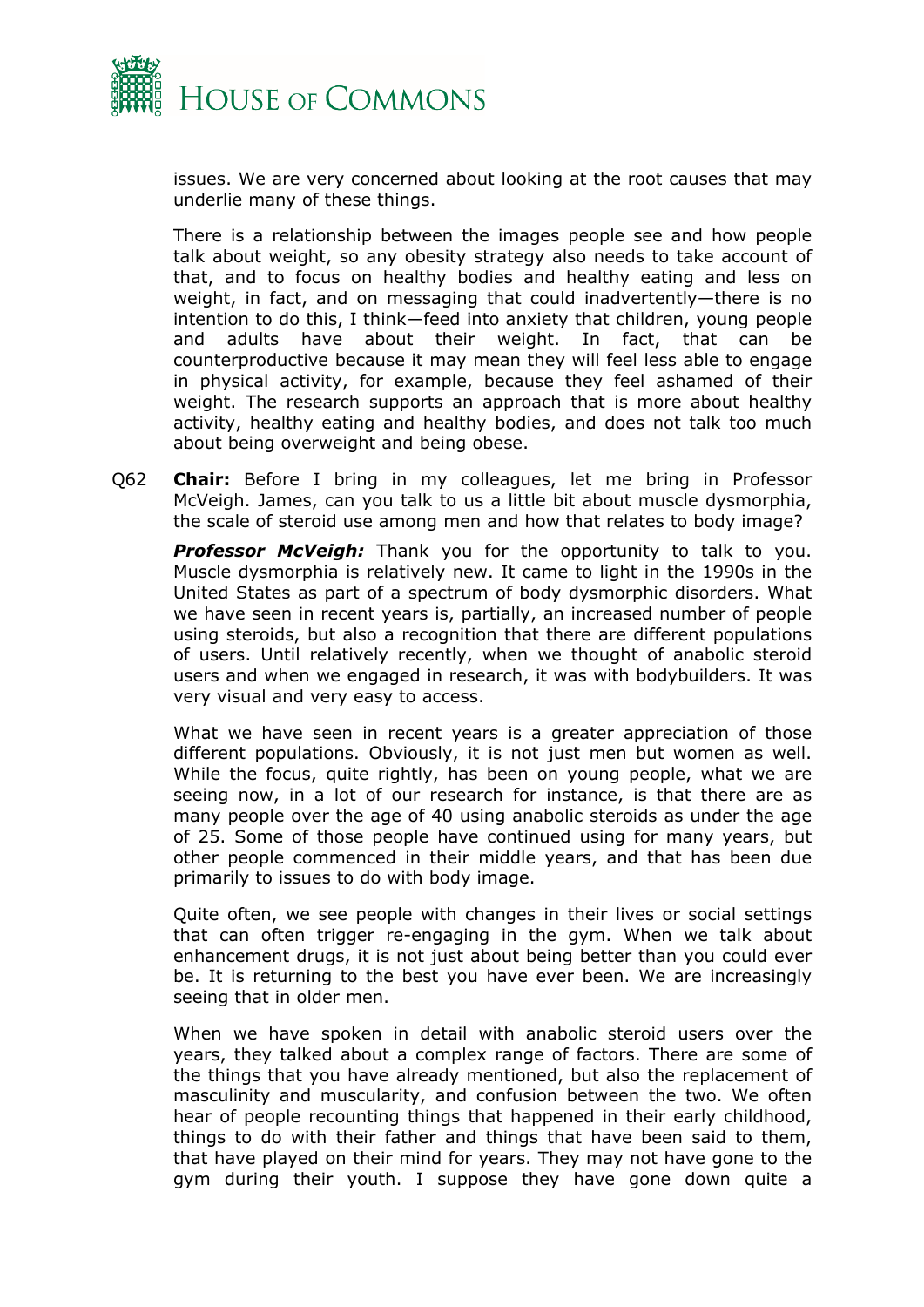

damaging route. Rather than focusing on training and nutrition, they are looking for a very impulsive, fast gain that can be gained from anabolic steroids. It is quite a complex picture.

**Chair:** Thank you.

Q63 **Dr Evans:** Professor, I am keen to explore this because body image is often put into the female aspect. We know that there are a million people using steroids and image-enhancing drugs. On the male side, how much do you think that social media plays a part in terms of the images that people put forward? Could you comment a little about that?

**Professor McVeigh:** Yes. It is interesting because most of our research is with men who have been using for a considerable period. They will at least claim that the forums and the internet play little part in it. What we have not seen, and have difficulty engaging with as researchers, are young people. While it is clear that we have hundreds of thousands of anabolic steroid users, we may be seeing a large increase on the horizon for young people.

It certainly seems to be a combination of home life and external factors, but it is a lot to do with their own mental health and impulsivity around issues to do with their critical thinking. Those are the things that they put forward that they would have liked more support with.

Q64 **Dr Evans:** How much do you think it is to do with the culture that we have, particularly in the western world? We have the Marvel movies, for example, with Captain America and the Hulk. People see those images, and it is now much more accessible to be able to go to the gym. There is a culture of what you should look like and be able to aspire to. "Love Island" is a good example of having a physique that will get you into a certain position. Can you comment a little bit about the societal effect?

*Professor McVeigh:* Yes. It is probably a factor that contributes, but it would be quite simplistic to put too much emphasis on that and how much of it is reflecting life and vice versa. It is probably a combination of several things, but that will contribute.

In the proportions not of action heroes but just of male actors on television, you do not see male actors who are not sculpted. That dripdrip effect probably has more impact than the obvious Hulk/Captain America-type appearance.

**Chair:** Thank you.

Q65 **Taiwo Owatemi:** Lucy, are you able to explain to the panel how body image could eventually result in the development of mental health issues?

*Lucy Thorpe:* Certainly. Body image is something that we all have, and it is created by a number of different factors. A healthy body image means that you are comfortable in your body, and you feel satisfied with what it can do and how it looks—with yourself. Body dissatisfaction can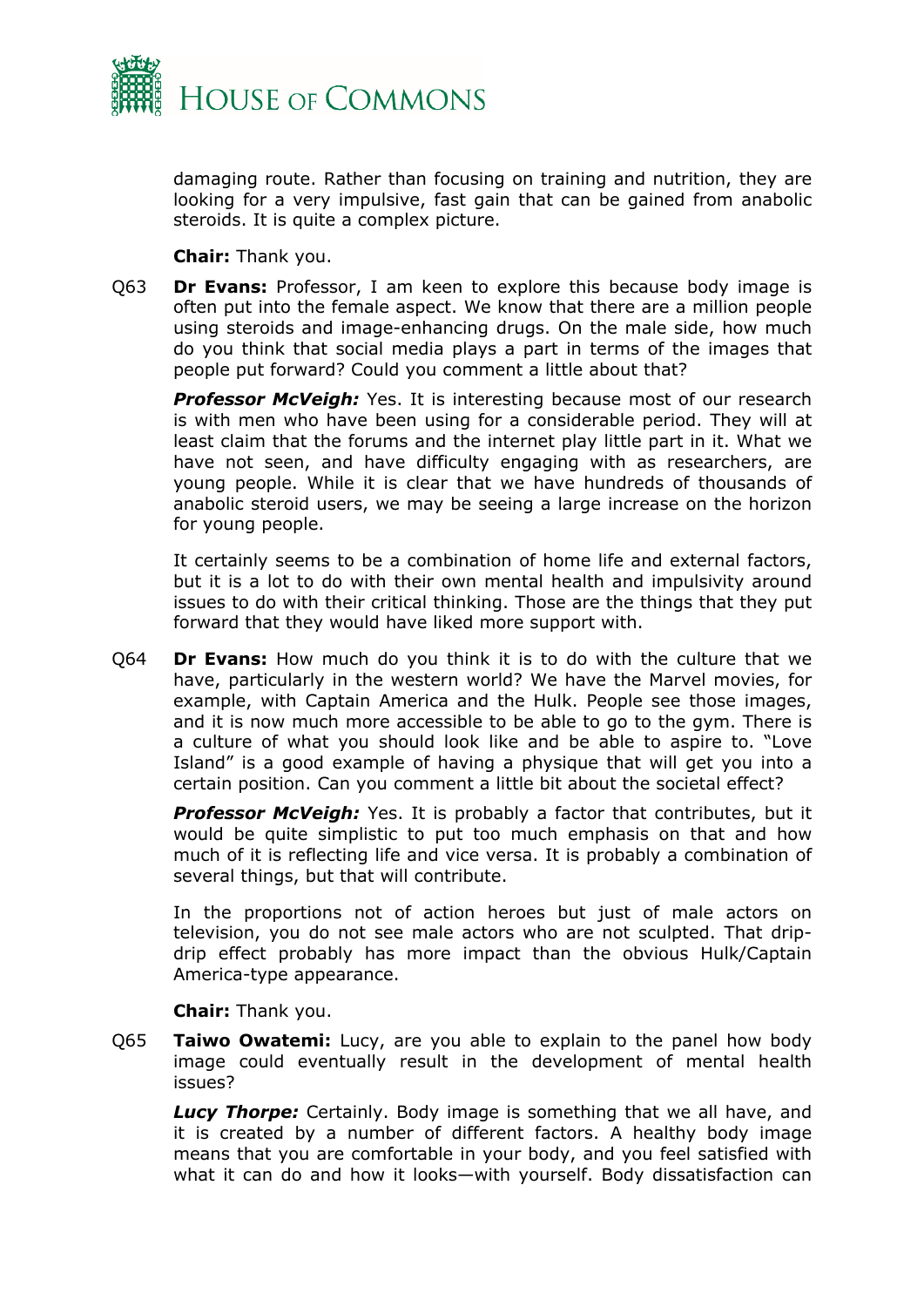

be created by a number of things. Essentially, it can be about the internalisation of an ideal that you may see elsewhere and feel that you fall short.

It can be something that builds up over time. It is a process. It does not happen overnight. If you see one or two images, for example on your social media, that is unlikely to a create body image problem. The thing is—Kim used this word as well—that there is now bombardment of these images, particularly on social media but also in all sorts of other places; we have heard about some reality TV programmes. That can build up over time.

We know that people can be particularly vulnerable at certain ages. One figure that has not been mentioned, and which our research found, is that 41% of women after pregnancy felt more negative about their bodies; 18% of that 41% felt very negative about their bodies after giving birth. This is something that permeates lives in a way that is often quite subtle. If you are a young person or anyone else who uses social media, it probably does not feel very subtle. It just feels as though it is all around you, and it is very difficult to escape.

The Online Safety Bill has already been mentioned. We would like the Online Safety Bill to introduce some safeguards in this regard. We heard about body and face editing apps. We feel that there should be an age limit of at least 16 for accessing those, to try to find a balance between protecting children at the most vulnerable stage and as they become older.

We would also like to see the Bill introducing controls so that algorithmic content is something that users themselves can control. We know about the marketing techniques. I was looking at something yesterday from a marketing company, and I will give you this quote: "One of the main reasons social media marketing is so effective is that brands can hypertarget ideal clients based on exact demographics. Showing ads to the right individuals is a critical part of the marketing process and must be taken seriously to avoid wasted ad spend."

The Government Equalities Office found that people would like more control over the content that they are fed. We would absolutely like that kind of control to come in. It cannot be right that because you like something, or have inadvertently found it, you are then bombarded with lots of similar issues and have no control over that.

Q66 **Taiwo Owatemi:** Absolutely. I know that is something that we are looking at later on in our meeting today.

You spoke about age being a factor. A study by Girlguiding found that, at ages seven to 10, 51% of girls are very happy with their body or how they look, but by the time they get to 11 to 16 that decreases to 16%, which is a huge decrease. What do you think is happening within such a short period of time to cause such a massive change in perception of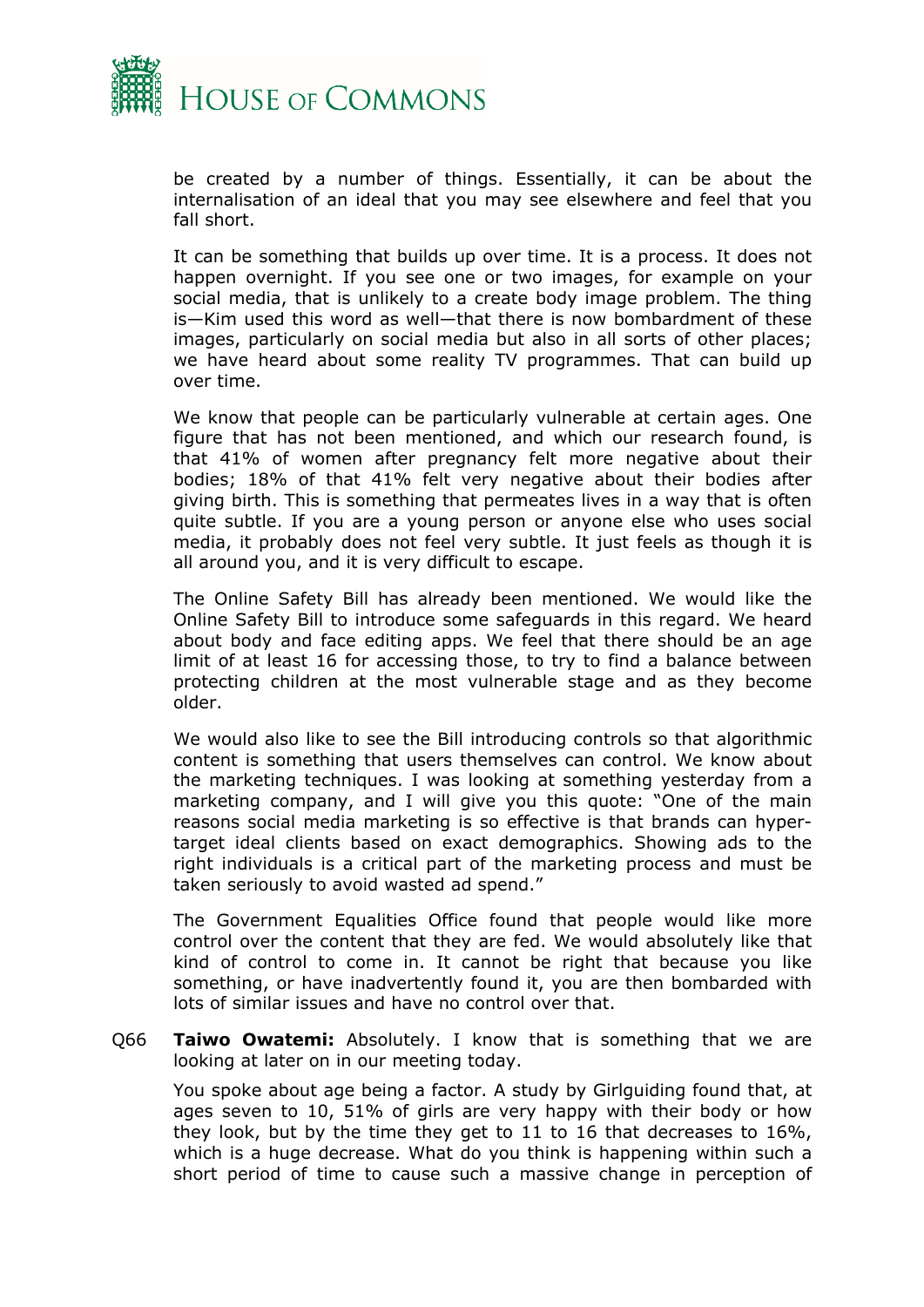

body image?

*Lucy Thorpe:* At the ages of 10, 11 and 12, you are transitioning to secondary school. It will be different for everybody, of course, but you may have your first smartphone, and your peers become ever more important in your life. We know that some apps can be fun, changing your shape and maybe giving yourself some cat whiskers or eyes or something like that, but some much more harmful things are readily available. There are apps like Body Tune which are available to quite young children. That is something that needs to be looked at.

Q67 **Taiwo Owatemi:** Do you think that young people would benefit from early intervention from a young age, talking to them about the impact of the changes that their bodies are going through?

*Lucy Thorpe:* Yes, absolutely. Thinking about puberty and education about that, and how bodies change, there can be very difficult periods that people go through. Maybe they are developing acne and their bodies are developing in ways that they do not like. They should be supported to understand that this is a normal process. People should talk to them about it.

Media literacy is a concept that people are very familiar with, but we also need to think about social media literacy. One thing that we understand about young people is that they do not tend to like feeling that they have been manipulated into doing something. That may be one of the more powerful messages that it is possible to use in relation to any advertising that might be deliberately targeted at them. It is getting underneath the motivations for that advertising and the commercial pressures and commercial interests that might be contributing to that. It is being able to understand some of that and unpack it. Obviously, it will depend on the age of the child. You need to begin with many more simple messages when children are younger. We have heard already today that this can start very young. We definitely need to be thinking about that as well, yes.

Q68 **Taiwo Owatemi:** People from ethnic minority groups are affected differently by body image and mental health. Research shows that the challenges faced by different ethnic groups tend to be different from those faced by their white counterparts, in terms of having to lighten their skin tone or change their hair texture. In some cases there are people who have the desired hour-glass shape or the lips, but still feel the need to enhance those images. What factors do you think are causing that?

*Lucy Thorpe:* We have to look at wider societal factors and the kinds of images that we see everywhere, and ideas that are inherent in those images about what is the ideal of beauty. It will be different for different people, but it is very important to have images of real people and many diverse images.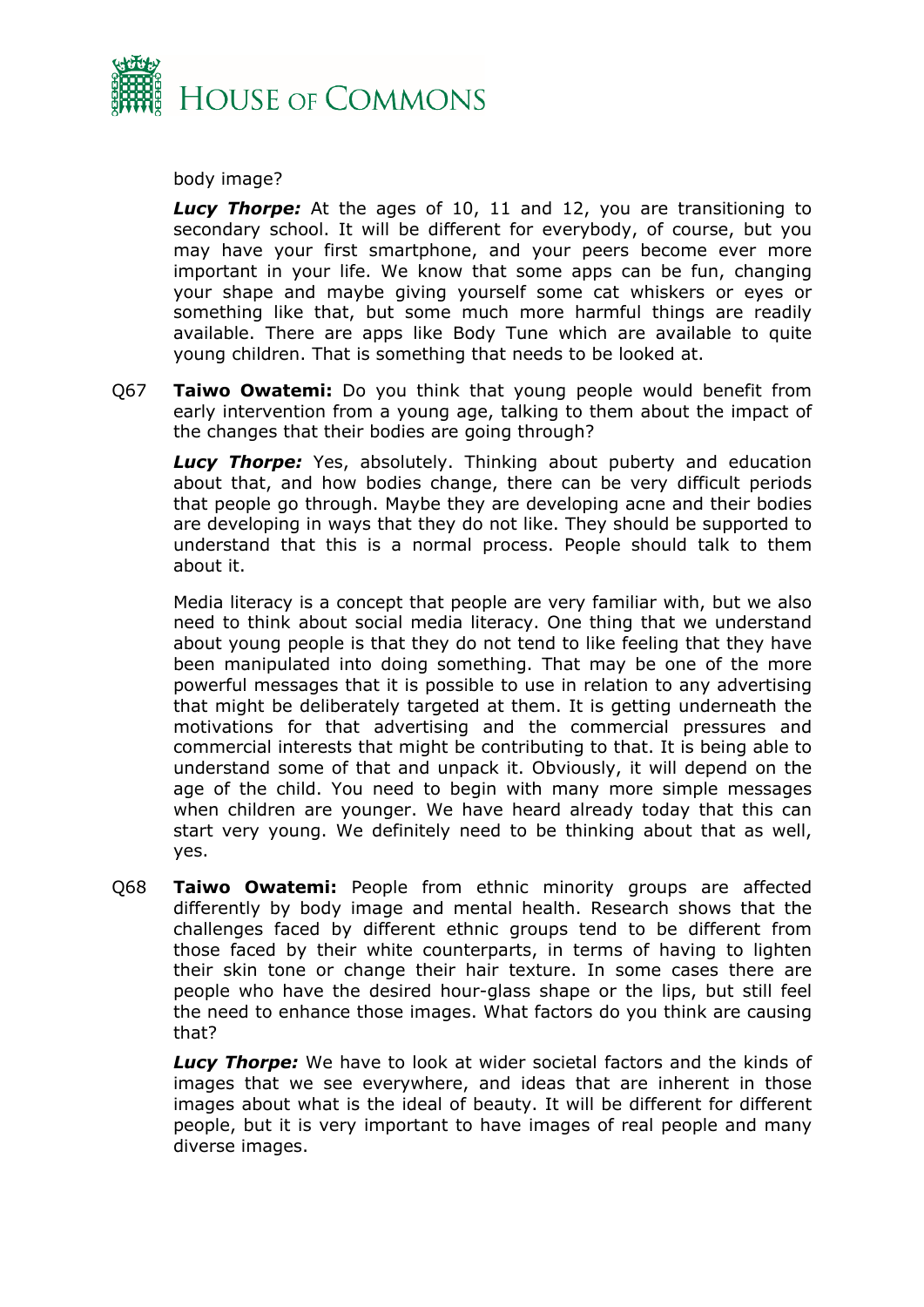

One of the young leaders we work with talked about a healthy body image not being a destination but a journey towards acceptance. We would say that acceptance is a really important concept, both selfacceptance and acceptance from other people. It is valuing people not only for their appearance.

**Taiwo Owatemi:** Thank you.

Q69 **Laura Trott:** I want to follow up on a couple of things you said, Lucy. There are protections that we talked about that we need to put in place, but the concept of building resilience into these images is also really important.

You talked just then about social and media literacy, but have you developed ideas about what that would look like? How should we do that? Is it more information for parents? Is it more going through schools? What do you think we need to do to get that in place and to help support our young people to manage some of the images that they are seeing and their reactions to them?

*Lucy Thorpe:* The Mental Health Foundation would say it is about all of those things. It is about parents, wider family and friends and the kinds of messages that they are giving. It is about schools. We have the relationships, sex and health education curriculum now, and I think that contains a component on body image. It is very important to understand how that is working and how that type of education examines these things.

We would always say that it is important to work with young people themselves and ask them what kinds of things it is most helpful for them to know, and perhaps what they wish they had been told when they were younger. It is about involving a number of different actors.

Q70 **Laura Trott:** Professor McVeigh, do you have any thoughts on building resilience to some of the images that are pervasive in our society at the moment?

**Professor McVeigh:** Yes, and this is work we have done directly with anabolic steroid users. They have talked a lot about what they would have wanted when they were growing up. It falls into two camps. One is around skills for combating impulsivity and looking at how they can negotiate social situations with peers. The other aspect they focus on a lot is about training and nutrition to increase muscularity. We cannot get away from the fact that there is a drive for muscularity that many young men feel. In many cases, they can gain good physicality, and they can gain good health status from that. Again, it is the point that you made earlier. It is being able to ensure that it stays within the healthier area.

A common theme with all the anabolic steroid users is that we hear that the key for them is delaying the onset of first use. Even people who have very few regrets about their use say that the key thing is people not starting use, if it is something they choose to do, until they are in their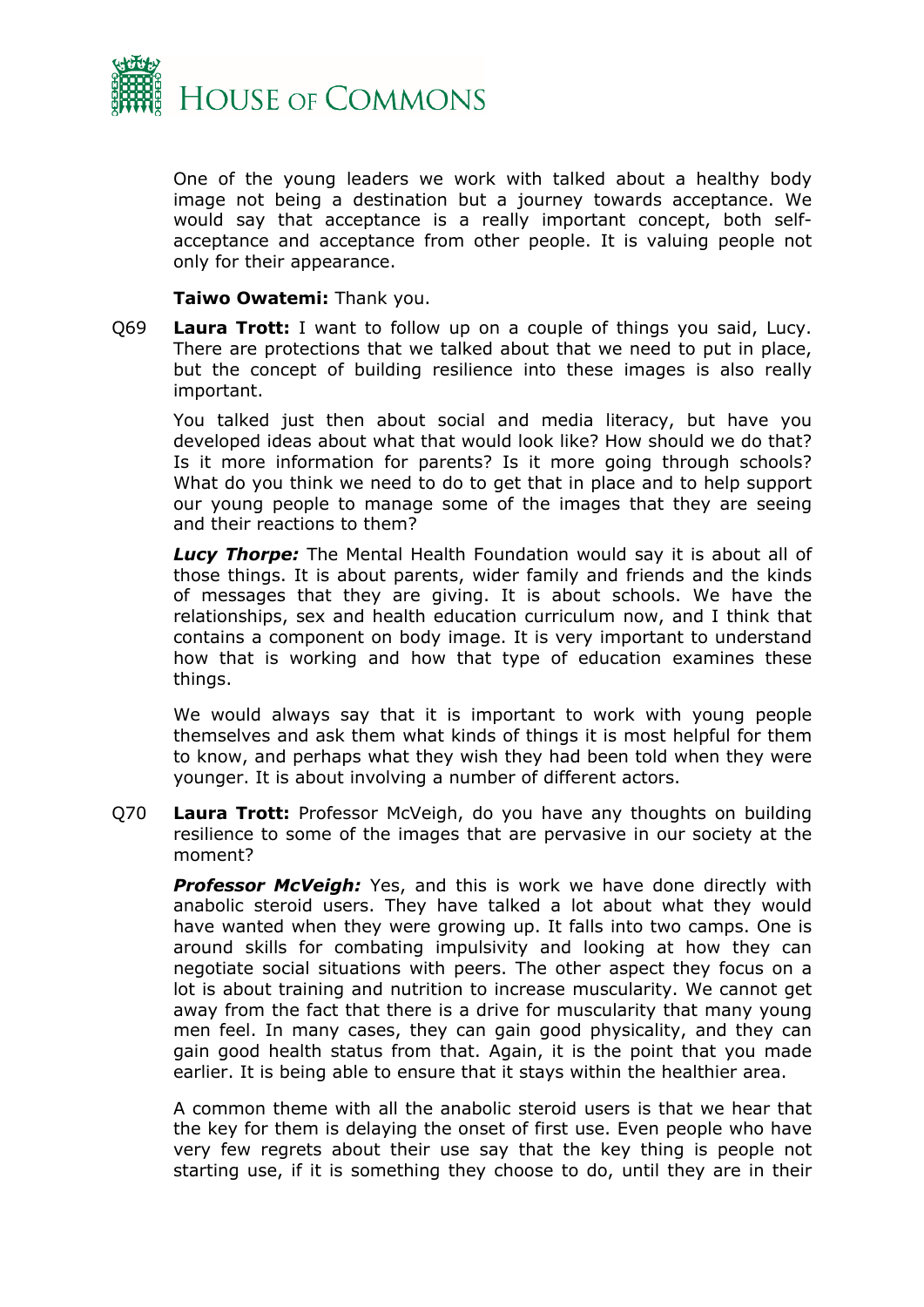

20s, for a number of short-term health consequences and the longerterm health consequences.

Until your body is sufficiently matured, you do not control your hormones and the influx of male hormones in testosterone. We know that the longer the period people use, the more damage there is in later life, with cardiovascular disease and brain changes. One of the key things that we are facing is that many people taking anabolic steroids for a prolonged period of time will not return to normal testosterone production. A point will come when they may want to stop using anabolic steroids, but they will face a severe crash. That dip when you stop using puts you at the point of zero testosterone, with depression and a lot of mental health problems. Those are the things that come up frequently in interviews with steroid users.

Q71 **Laura Trott:** Is there anything that you think the Government could do to help facilitate information about the culture you have just talked about?

*Professor McVeigh:* There are a number of things that I feel need to be done. We are in an ideal position in the UK around harm reduction because we have taken quite an unusual but what seems to be a beneficial step. While the supply of anabolic steroids is controlled, their personal use is not an offence. We have high numbers of anabolic steroid users presenting to needle and syringe programmes, unlike anywhere else in the world. What we have not done is the research to see how we are changing and supporting people effectively. It is not enough just to give them clean injecting equipment. We have to support them in either healthier continuance or discontinuation of use.

The other thing is that for general practice there will be large numbers of anabolic steroid users, or former anabolic steroid users, presenting with very low anabolic steroid-induced hypogonadism—non-production of testosterone. That is something we have to be prepared for.

#### **Laura Trott:** Thank you.

Q72 **Dean Russell:** Lucy, as I mentioned earlier I was involved with the Online Safety Bill last year. When we talk about this topic, the thing that often occurs to me is the quote by Andy Warhol that in the future everyone will have 15 minutes of fame. I often think now, sadly, that it is 15 minutes of shame. It seems to be that people are shamed online for how they look, what they say and sometimes what they do not say. It is especially very much on their appearance.

I wonder whether it is not just the intolerance within society, but whether you think that is being given credibility—that okayness, as it were, to shame people—by the fact that there are medical practitioners, as we heard from our first witness, Kim, who are very quick to do procedures on people, especially those with body dysmorphia, and making it okay that you should change yourself to fit in.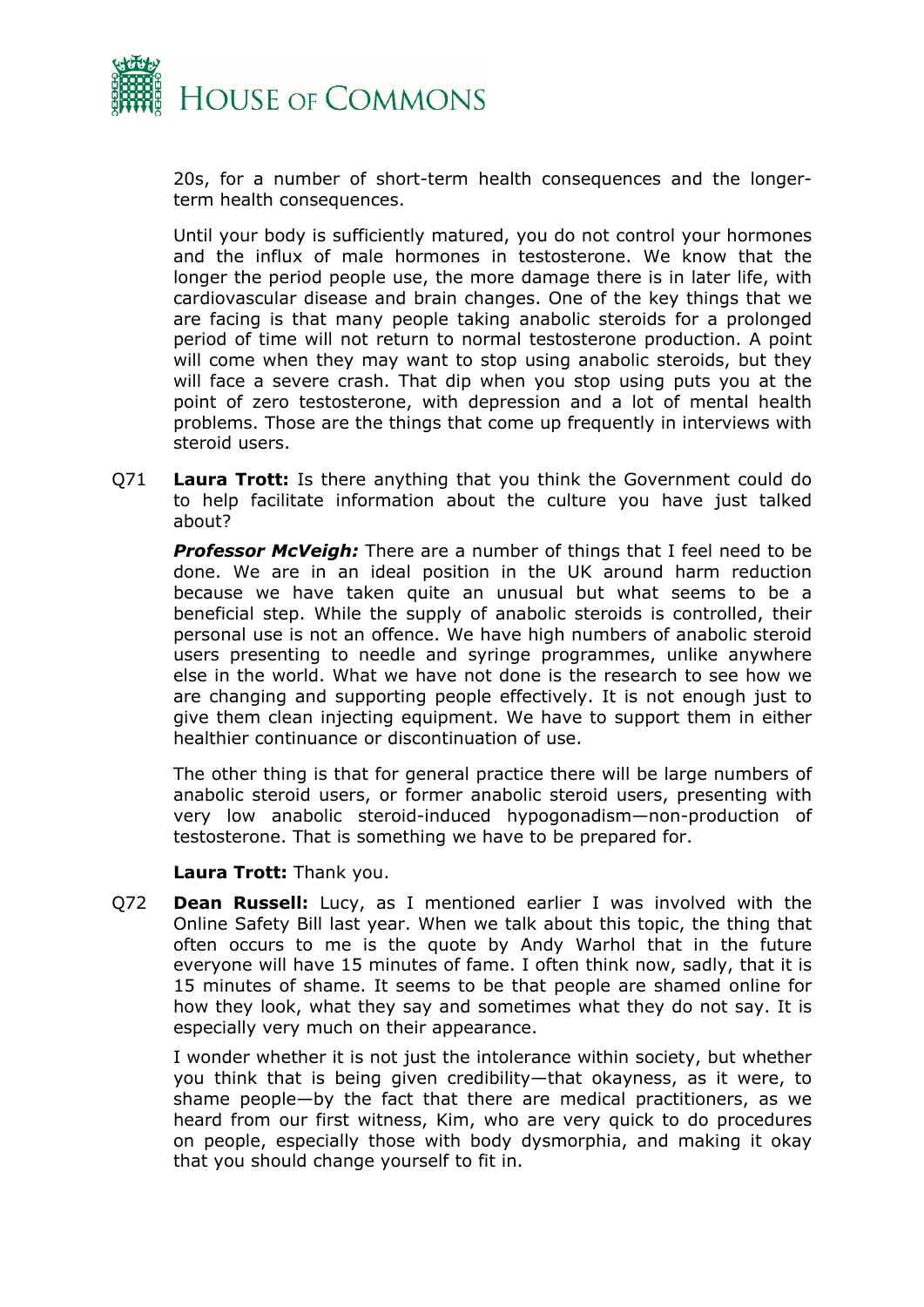

*Lucy Thorpe:* There is certainly an environment now where that is made very easy. Adverts are targeted at people to promote this.

Q73 **Dean Russell:** My key question is, do you think that credibility is being given to people actually changing how they look to fit in online because of the fact that medical professionals are doing the procedures so easily?

**Lucy Thorpe:** It is certainly very much an environment where that is very possible, and many people are doing it. That is going to lead to it being considered something that is normalised. We would be very concerned about that.

The people doing these procedures are not necessarily medically trained, but there can be an expectation on the part of people who are going to have these procedures, or maybe an assumption, that that would be the case. I know that you are going to talk about regulation and the very important change that the Government have made to introduce a licensing scheme, which we really welcome. It is very important that the training and education that follows from that, and the consultation on it, should think not only about physical harms but about the mental health dimension and the psychological motivations, as well as the consequences. We look forward to seeing how strong that can be.

We also feel that app developers and social media platforms need to take this very seriously. The harm is absolutely there to be seen. There is no way that research of the type that we might look to be in place before action is taken on certain issues can possibly keep up with the developments in the technology. We would, at the Mental Health Foundation, encourage the adoption of the precautionary principle and say that, on the balance of the evidence we have about the harms that already exist in relation to this issue, action needs to be taken in a precautionary way. We do not want to see more and more harm accumulating from the issue, when we have opportunities to help to prevent some of that.

Q74 **Dean Russell:** I want to ask a very brief question in terms of practicalities. If somebody is sat at home watching this Select Committee and they are feeling that they do not like how they look and perhaps want to have some surgery or other non-invasive activity to change their look, what would you say they should do? Who should they speak to? What is the process practically that they should take?

**Lucy Thorpe:** First of all, we would suggest that they talk to a friend or somebody they trust about how they are feeling. Other things that people can do are to mute certain apps or to come off certain social media, if they reflect on how it is making them feel and they feel it is negatively affecting them. They can take action there.

If talking to somebody you trust and know does not help, then of course we would encourage people to go to their GP. It is possible, depending on how severe the feeling is, that sometimes things like cognitive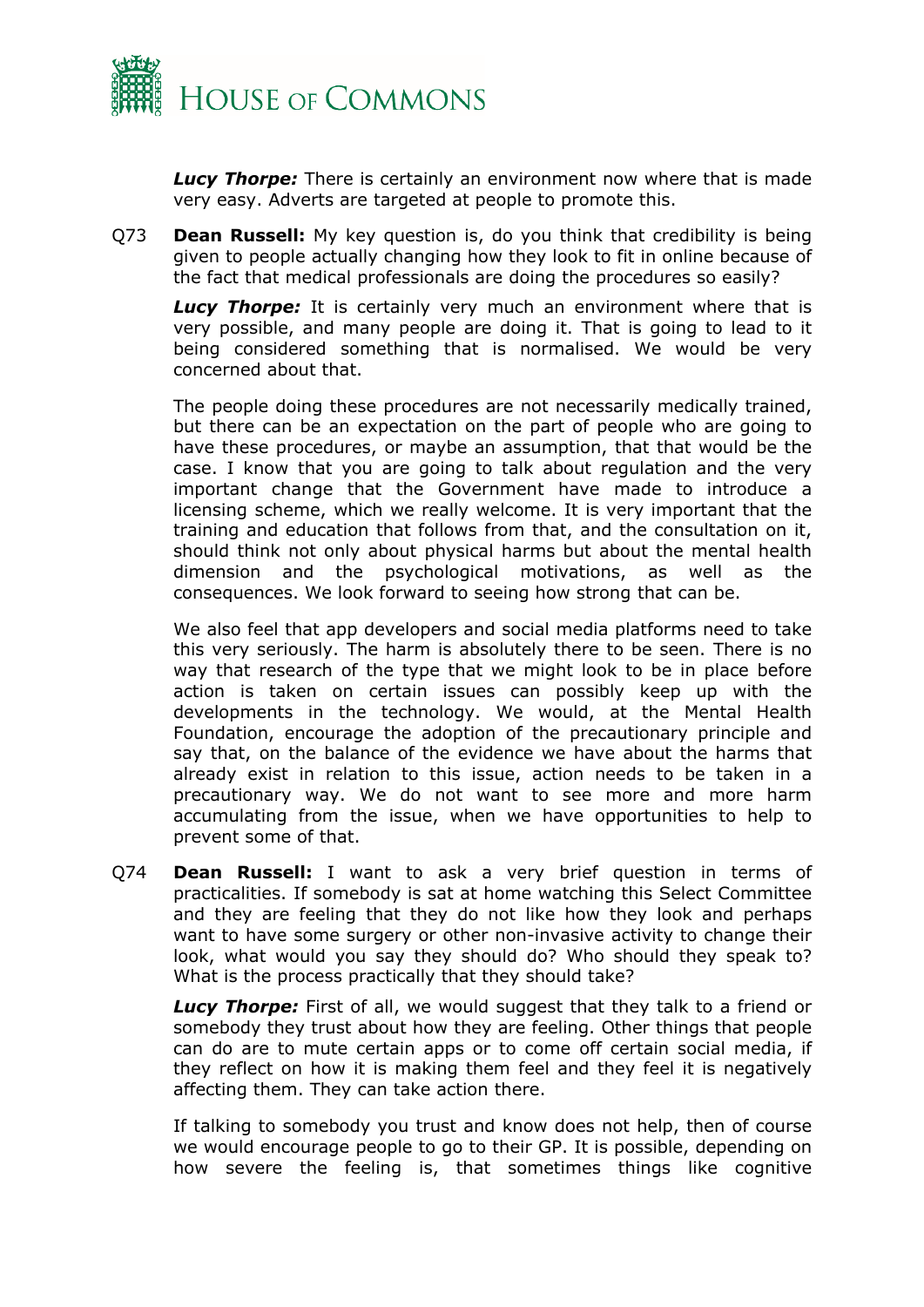

behavioural therapy can be helpful. Obviously, we would not say that everybody would go straight to that because it is a process.

It is having permission from society, and Government, to be honest, to acknowledge that this is a problem. It is something that many people feel. With many mental health issues, often people feel that they are on their own with them and that it is only them experiencing this. Actually, if they are able to take some time and find other people to talk to, they find that they are not on their own and that there are ways in which they can begin to address this.

We know that, generally, and when we talk to children and young people for example, when we compliment people it is always worth thinking about things other than appearance. It could be people's characteristics or things they have done that are impressive or brave. Building people up in all sorts of other ways is really important, but that also has to come from society. It is very difficult if what you see is the beauty ideal being held up as something that everyone needs to aspire to. That is a big challenge for people.

**Chair:** Thank you very much. It has been a very helpful panel. Thank you, Lucy and James, for joining us. It is much appreciated and very important testimony.

# <span id="page-17-0"></span>Examination of witnesses

Witnesses: Malcolm Phillips, Professor Sines, Professor McHale and Ashton Collins.

Q75 **Chair:** I welcome our final panel this morning: Malcolm Phillips, the regulatory policy manager at the Advertising Standards Authority; David Sines, chair of the Joint Council for Cosmetic Practitioners; virtually—we hope—Jean McHale, professor of healthcare law and director of the Centre for Health Law Science and Policy at the University of Birmingham; and Ashton Collins, a director at Save Face, which is a national register of accredited practitioners who provide non-surgical cosmetic treatment.

Let me start with a question to everyone. A number of you have been listening to the testimony we heard before. We started off with very powerful evidence from a lady called Kim Booker about her experience of having a mental health condition that led her to want to undergo a series of cosmetic surgeries, some of which sounded essentially pretty cowboylike in the way they were done. She felt that she ended up in a vicious spiral where she wanted endlessly more surgery and it was never enough. As a Committee we want to consider recommendations to the Government as to how to change the regulatory framework, so that people like Kim are better supported to avoid getting into that vicious cycle. *[Interruption.]*

We now have Jean McHale. Can you hear me, Jean?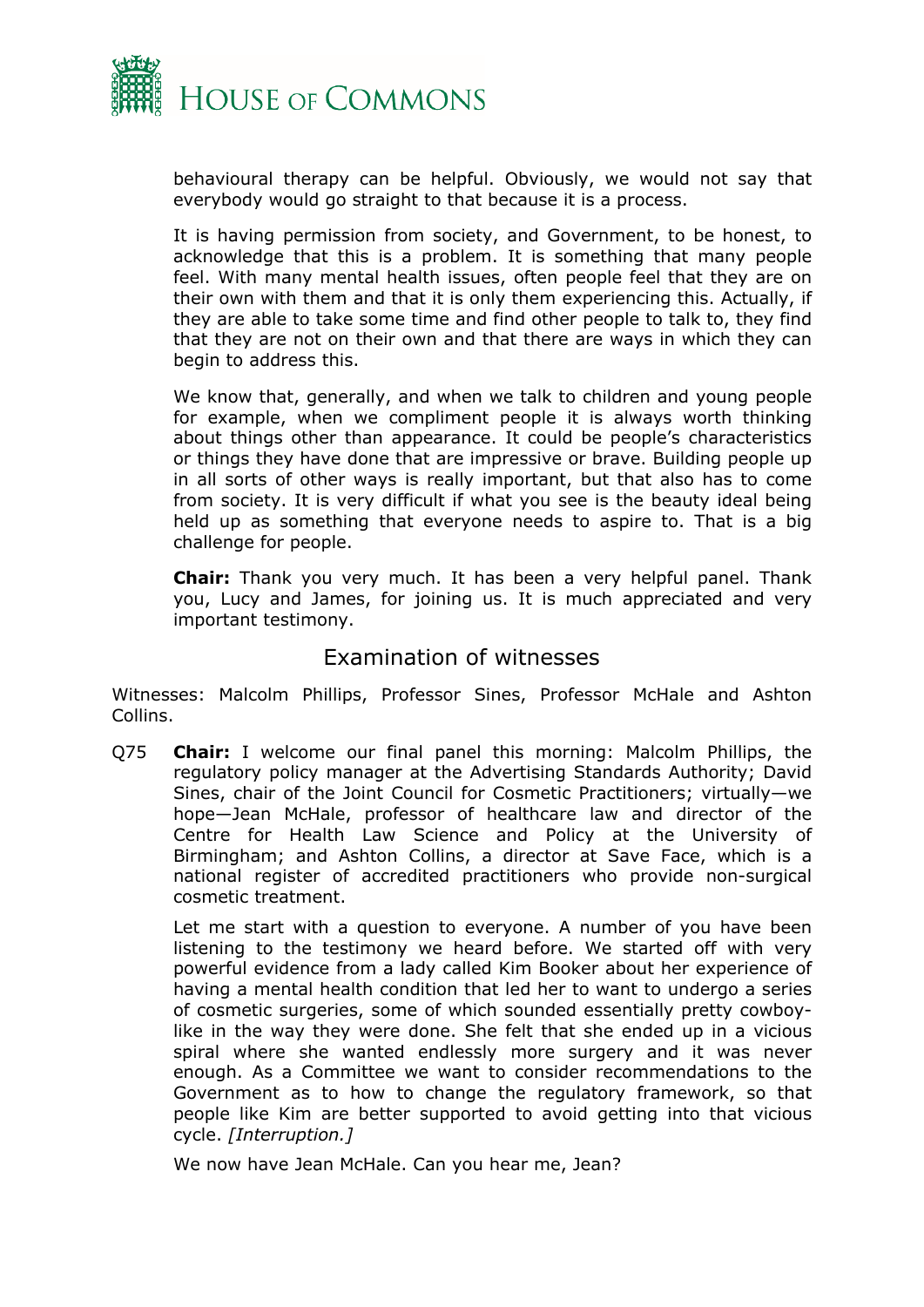

#### *Professor McHale:* I can. Thank you.

Q76 **Chair:** I do not know if you have been following our session this morning to date, Jean, but what we are trying to get to the heart of in our recommendations from this inquiry is what the changes should be to regulations and the law to make cosmetic surgery safer when it comes to people who have body dysmorphia and have mental health issues that can lead them on an inappropriate and sometimes dangerous journey. If I may, I will open with you, Jean, and ask what you think an ideal regulatory and legislative approach to non-surgical cosmetic procedures should look like.

*Professor McHale:* First of all, what an ideal approach is depends essentially on what questions we are asking. The first question is: why are we regulating? Are we addressing questions of safety as such? Those are really important questions. Obviously, it is a very good thing that the Government are now willing to take this forward in the legislation.

Is it also the case that we are addressing questions of ethics, and how do we have an ideal regulatory framework that flows from that? It is not simply about safety. It relates to some of the issues that you have just picked up. It is also about looking at the question of what you do in a situation in which perhaps you have somebody coming back for a whole series of repeat treatments, and the person performing those treatments is very worried about the approach that person is taking and that there may indeed be other underlying health issues. It is how you address that.

That comes to the second question in terms of a regulatory framework, which is: what are we regulating and what do we precisely mean by "cosmetic procedures"? That is something which obviously will be a matter for the consultation exercise for the Government. There is potentially a very huge spectrum of procedures.

It then comes down to the extent of proportionality as well and what comes within this. Botox and fillers are very likely to come within it. Are questions such as hair restoration going to come within it? Is teeth whitening going to come within it? At the far extreme, one might say that someone having shellac nails put on is a cosmetic procedure. There has been no suggestion that that sort of thing would necessarily come within this regulatory framework.

Q77 **Chair:** I am so sorry, and I hope you don't mind, but could you try to answer the questions rather than ask us questions? You are the expert, and we really want to know what should change. What do you think needs to change? We all agree that there is a safety element and an ethics element. If you were doing Sajid Javid's job for a day, what changes would you actually make, given your huge experience of the area?

**Professor McHale:** First of all, an ideal potential way of doing it would be to establish a body effectively to regulate the area. In doing that, the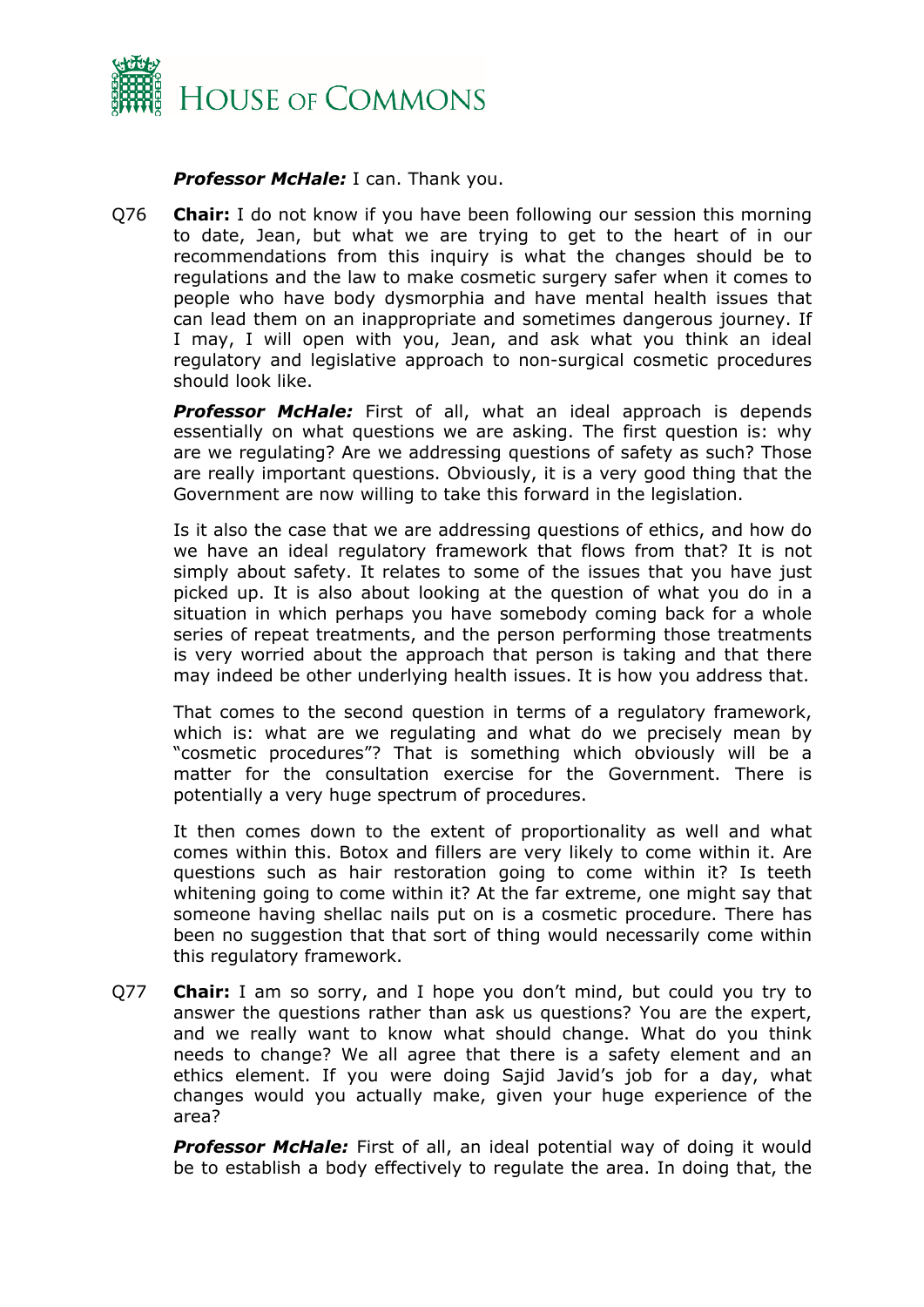

body itself could have the ability both to regulate practitioners and to have oversight of the licensing of premises and when certain products were used. That would have to be in conjunction with existing law in the area.

That would be an ideal type of model. A regulatory body could produce a code of practice for practitioners themselves, which could be linked to professional education and training. This, of course, could build on the work that is out there by existing bodies. We have bodies who are involved in this area—the Joint Council for Cosmetic Practitioners and Save Face, and they are with you today.

Q78 **Chair:** I will come back to you, but that is really helpful. I am going to ask some opening questions, and then we will drill down. Let me ask the other members of the panel the exact same question. What is the ideal regulatory environment? The heart of what we are going to recommend is some changes. I will start with Malcolm Phillips from the ASA.

*Malcolm Phillips:* Thank you, Chair. Listening to what has just been said and what has happened here today, and thinking about what the ideal regulatory framework is, at the Advertising Standards Authority we know that we have a role to play in improving the situation with the impact of the media on people's body image in the UK. We have done a lot of work in this area, and we are nowhere near the end of it. It is also important for us to say that the regulation of advertising cannot be a proxy for the regulation of business practices in an industry. I think there is sometimes a tendency in policy making to wish that it were so.

In terms of the ideal regulatory framework for cosmetic intervention advertising, we feel that we are doing a lot of work to try to develop that. We have recently published a call for evidence. We are evaluating the responses to that right now.

Q79 **Chair:** Give us a flavour. What would you like to see in terms of new regulations to make sure there is responsible advertising for cosmetic procedures?

*Malcolm Phillips:* I don't want to duck the question, but we are evaluating responses to a call for evidence that we put out specifically to ask people this question. What are the areas in which there needs to be more change? We obviously want to play our role in setting rules and writing guidance to address that. We want to do so on the basis of the best evidence we can.

Q80 **Chair:** If you are not ready to tell us, I am not going to waste time. I will come back to you later. Let me come to Professor David Sines. What do you think the regulatory changes need to be?

**Professor Sines:** Thank you very much for the opportunity. It is a multifarious and complex area. There is not one simple solution, but there are some things that could be really helpful.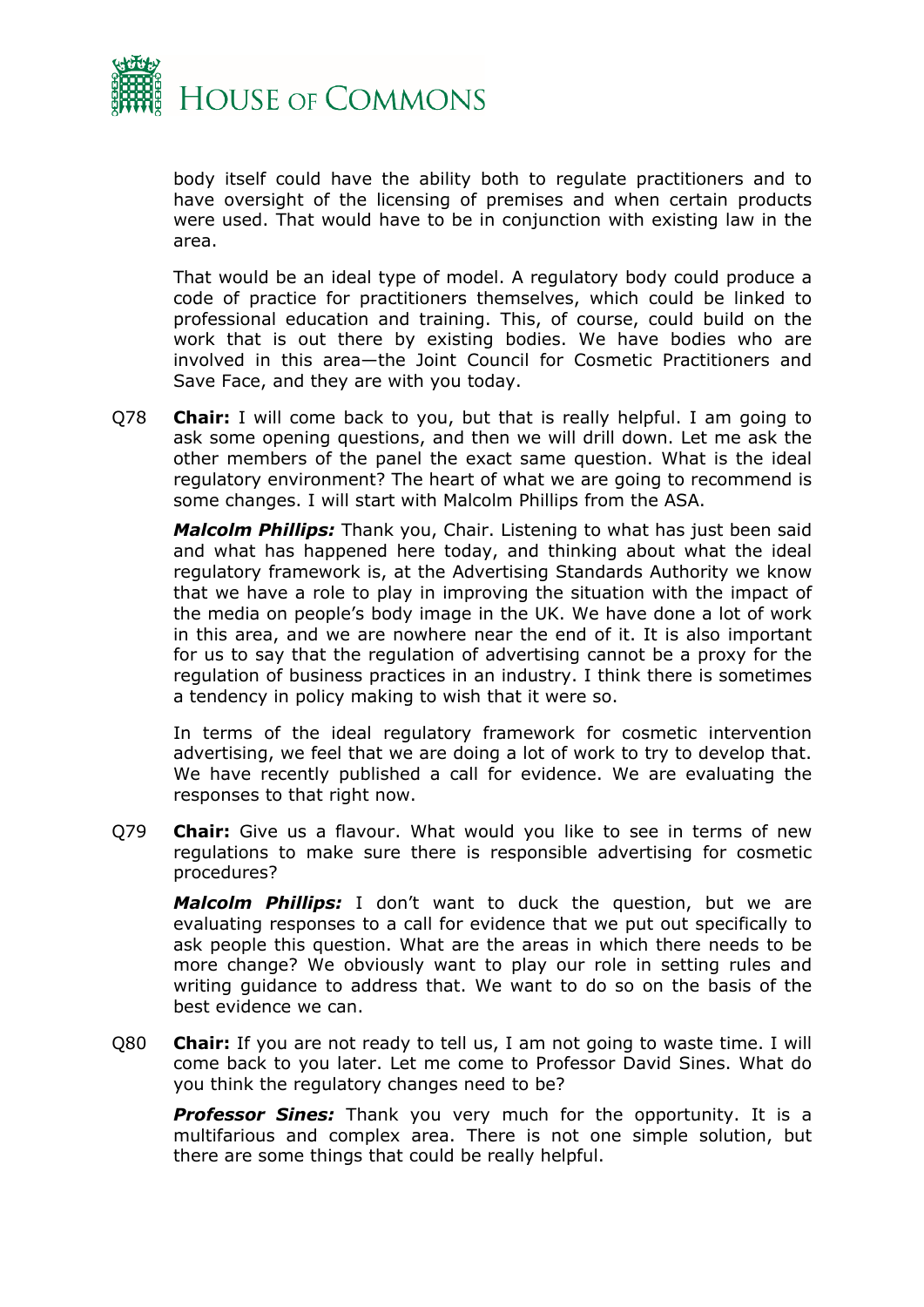

First of all, I give credit and pay tribute to Laura Trott for the work she has done with the under-18s. It is a superb piece of work, which has led the way for the work we have now achieved with regard to licensing. I know that we are still waiting for the final decision on the Health and Care Bill, but the amendment, as far as I am concerned, is now a clause and we have been very involved in drafting that. We are delighted that it is before you. It is a great way forward. It will take us towards some solutions, but not far enough.

The conversations that I have been having with a number of regulators over the last weeks tell me where some of the gaps are. I think this is about trying to draw a conclusion on some of the gaps and remove some of the fracturing. The first example is that there needs to be a real level of understanding between the role of the CQC and the non-healthcare professional colleagues who are working in the beauty industry. I use the word "professional" in the sense of providing that title, but not as registered professionals.

For example, non-healthcare professionals can undertake a range of restricted CQC treatments without any sanction provided by the CQC, because they do not have the authority to actually inspect or regulate non-healthcare professionals. There is no point having a licence with a scope of treatments without understanding how the regulatory opportunity to inspect will come on board. That is the first question, and I have had that conversation with the CQC to start the conversation.

Q81 **Chair:** Do you think they should have the authority to regulate and inspect?

**Professor Sines:** Yes, I do. It is a critical gap in public safety and protection because no matter how we restrict the treatments to the licence, they are still going to be operable. That is No. 1.

The second is the MHRA. Again, I have a memorandum of understanding with the MHRA. It is a superb organisation. They are now considering another major change, which is looking at the dermal fillers that we believe firmly should become prescription-only devices. That, again, is a critical issue. If they were, Chair, there would be a requirement for oversight from prescribers, which would certainly provide greater protection for the public.

The third, and I am sorry, but these are all relevant, I am afraid—

**Chair:** No; it is what I asked for, so this is perfect.

*Professor Sines:* Education and training has been raised by colleagues. I chaired the HEE work on this particular matter at the time. What we are now saying is, who will oversee the education and training providers and the qualifications once the new licence has been agreed and the standard set? There is another opportunity. I think powers should be extended to the Professional Standards Authority to oversee registers of approved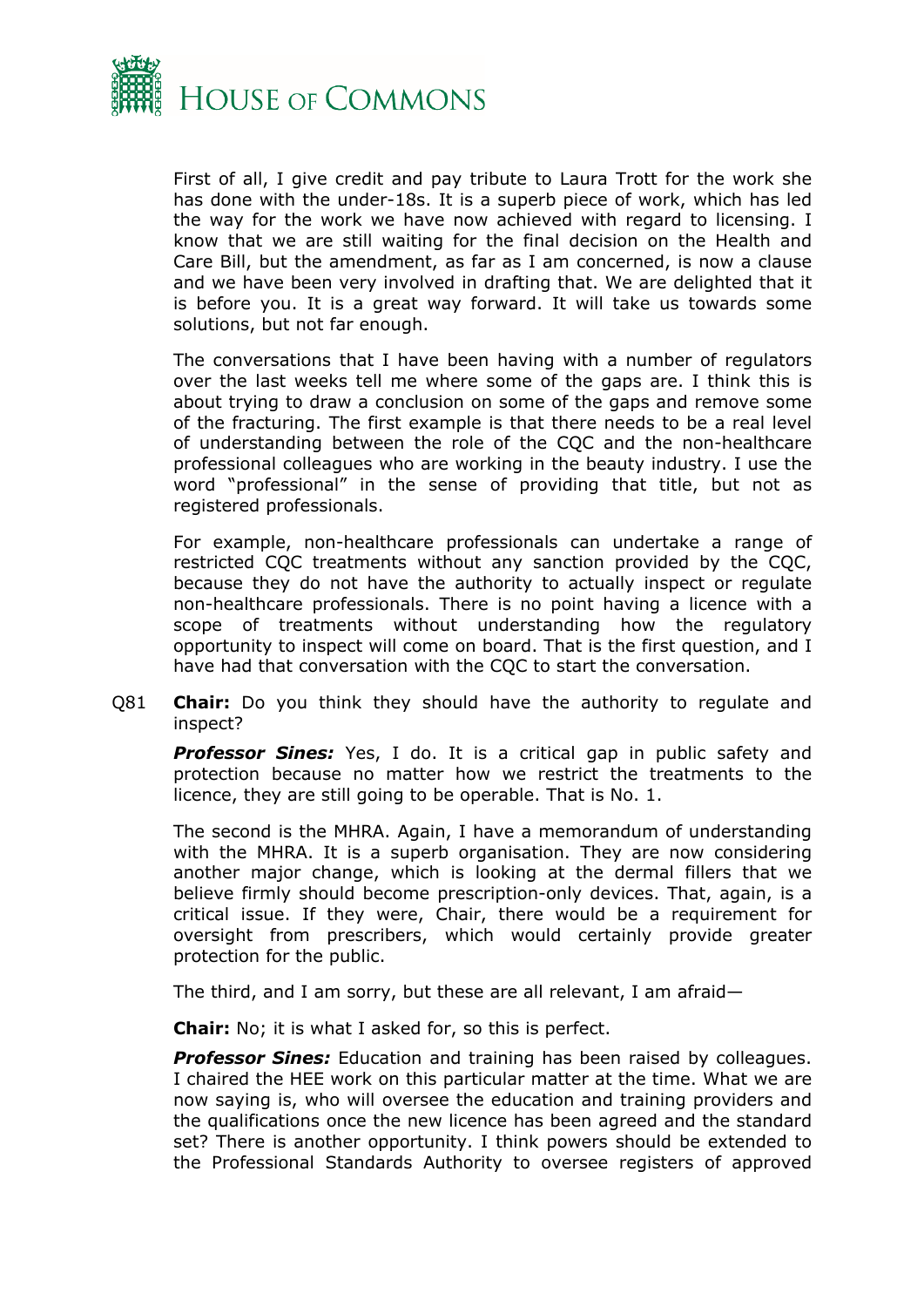

training providers. At the moment, they can only oversee registers of actual practitioners. Somebody has to do that.

Linked to that, and finally on education and training, is Ofqual. Ofqual is our regulator. At the present time, they have no power to impose an industry standard for the aesthetics industry. They will certainly impose one should that be mandated, but in the absence of that anyone can produce a qualification and provide it, against or outwith a regulatory standard. Ofqual will need to take that on board.

Finally, I make this point. We have heard from our colleagues at the ASA. I know that Luke does excellent work in this area around the online safety issues. For us, there needs to be a kitemark and a warning logo on any advertisement for treatments that fall within the scope of the licence. I agree with Jean about what the scope might look like. We pretty well know what the scope will be. It is defined in the amendment at the present time. It is any treatment that enters the epidermis or beyond. There needs to be a real tightening up, within Parliament if you don't mind, between the actual private Member's Bill going forward and the licence. As far as I am concerned, they cannot work without parallel agreement.

Q82 **Chair:** I am going to bring in my colleague, Dean. First I want briefly to ask Ashton something. You represent practitioners. Is there anything you disagree with in what you have heard, or anything you would add?

*Ashton Collins:* There is nothing I disagree with. For me, a starting point would be to bridge the gap between the legislation that exists. People often complain that the industry is a wild west, but there are actual pieces of legislation and regulation that apply to the procedures, and they are not properly enforced. It would be a good starting point to establish a taskforce across each of the regulatory bodies that have input into the sector, which would be the MHRA, the nine statutory bodies, the ASA and stakeholders like the JCCP, Save Face and other industry bodies, to tackle the issue of remote prescribing and the illegal importation of medicines into the UK. That is a huge problem at the moment, especially among the non-healthcare professionals who struggle to forge relationships with legitimate prescribers. We also need something to tackle the advertising breaches that are ubiquitous within the industry.

**Chair:** Thank you; that is very helpful.

Q83 **Dean Russell:** I just have one question for Professor Sines. It is regarding safeguarding. We heard this morning incredibly powerful testimony from Kim. It sounds to me like there is an absolute close connection between the cosmetic procedures and mental health. I wonder whether more needs to be done. When somebody has a cosmetic procedure, should they have to get pre, during and post mental health support to make sure that they go through that safeguarding?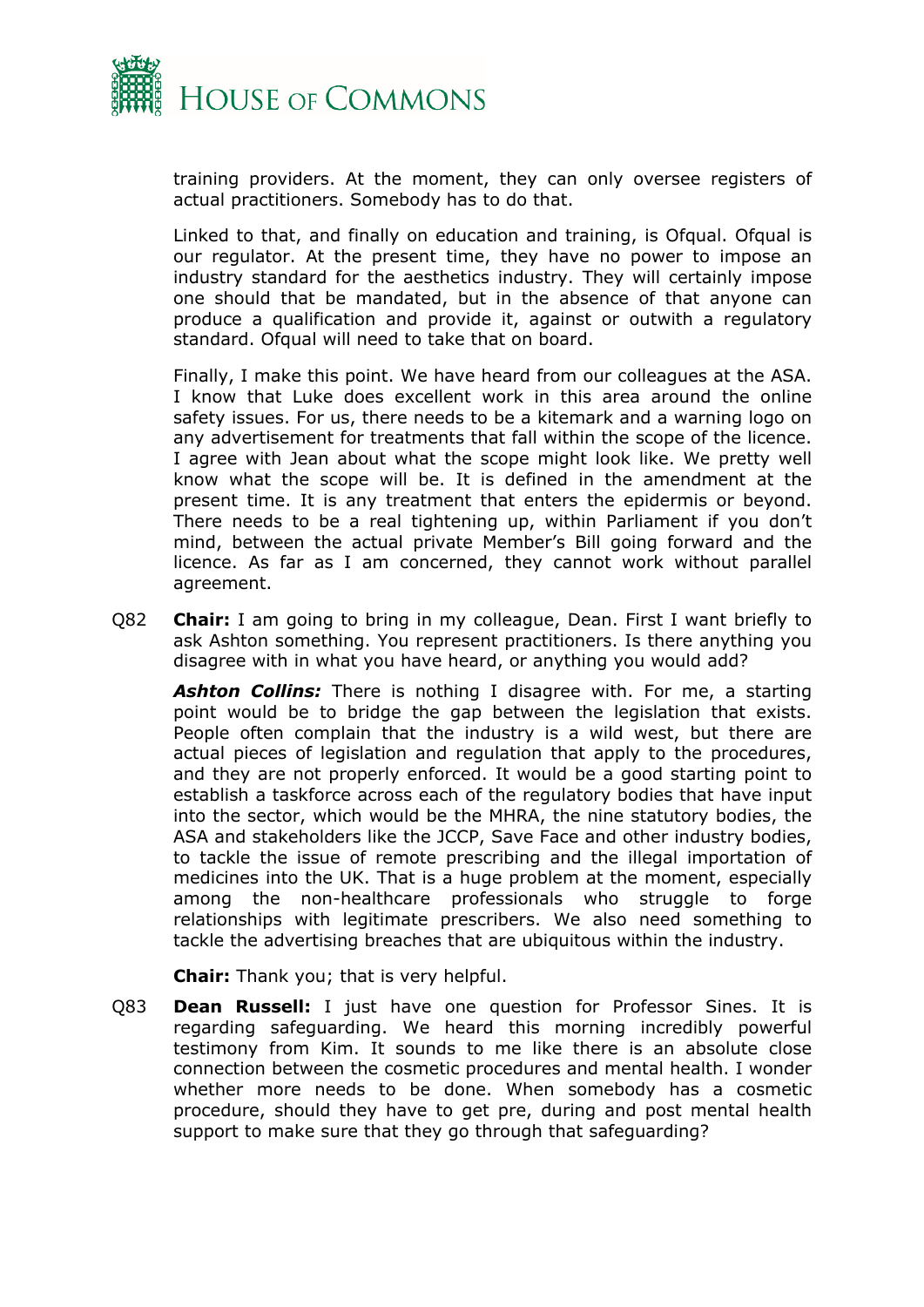

*Professor Sines:* Thank you very much for that comment. I am sure that Ashton and I will be totally agreed on this. We had a conversation before we came in. Absolutely.

We have heard about a code of practice that relates to ethical, moral and of course professional principles. We are absolutely clear that no treatment should be provided without a pre-consultation. With education and training being set as a new standard, which of course is the spirit of the licence, within that, the curriculum would require that any person who demonstrates the proficiency to achieve that education and training standard should and will be trained in psychological and emotional screening, pre-consultation. We are pretty clear what that needs to look like. I work very closely with the Mental Health Foundation, with Lucy and colleagues, and we would agree totally that those toolkits are there. That is the first thing.

Then, how can we be sure that it will be put in place? Commercially, there has been a lot of evidence to show that assessment of mental health—let's just talk about emotional, psychological health and wellbeing—is not being undertaken. We found that up to 78% of people had not had such an assessment. There needs to be a link back to previous history, and anticipation of outcome and motivation for treatment. There is every reason to believe that in some cases—a lot of cases—there will be sublimation and treatment of a "perceived imperfection". I use that term very carefully. It can, of course, lead to immediate satisfaction, but that can then lead to a realisation that things are not quite as good as people thought initially. That can lead to a transfer to yet another issue. It becomes quite challenging. The importance of not just a pre-assessment but the follow-up, and providing the safety net—your earlier question to Lucy—is really important.

We believe that there should be no assessment without psychological and emotional assessment, and that safety nets must be built into the context of the pre-treatment, the treatment and the post-treatment plan for aftercare.

#### **Dean Russell:** Thank you.

Q84 **Laura Trott:** Thank you, Professor Sines, for the detailed overview. I want to dig down on a couple of pieces that you said. You said that dermal fillers should become prescription-only medication. Do you think it should be just dermal fillers, or do you think there is a wider raft of things that we should make prescription-only as part of these reforms?

*Professor Sines:* I think there are two things. Specifically, at the moment, dermal fillers—to remind the Committee—are not medicines; they are devices. People are often quite challenged by that, but it is an important point. A prescription-only device, should the MHRA make that determination, would require the same operation through a prescriber having to provide.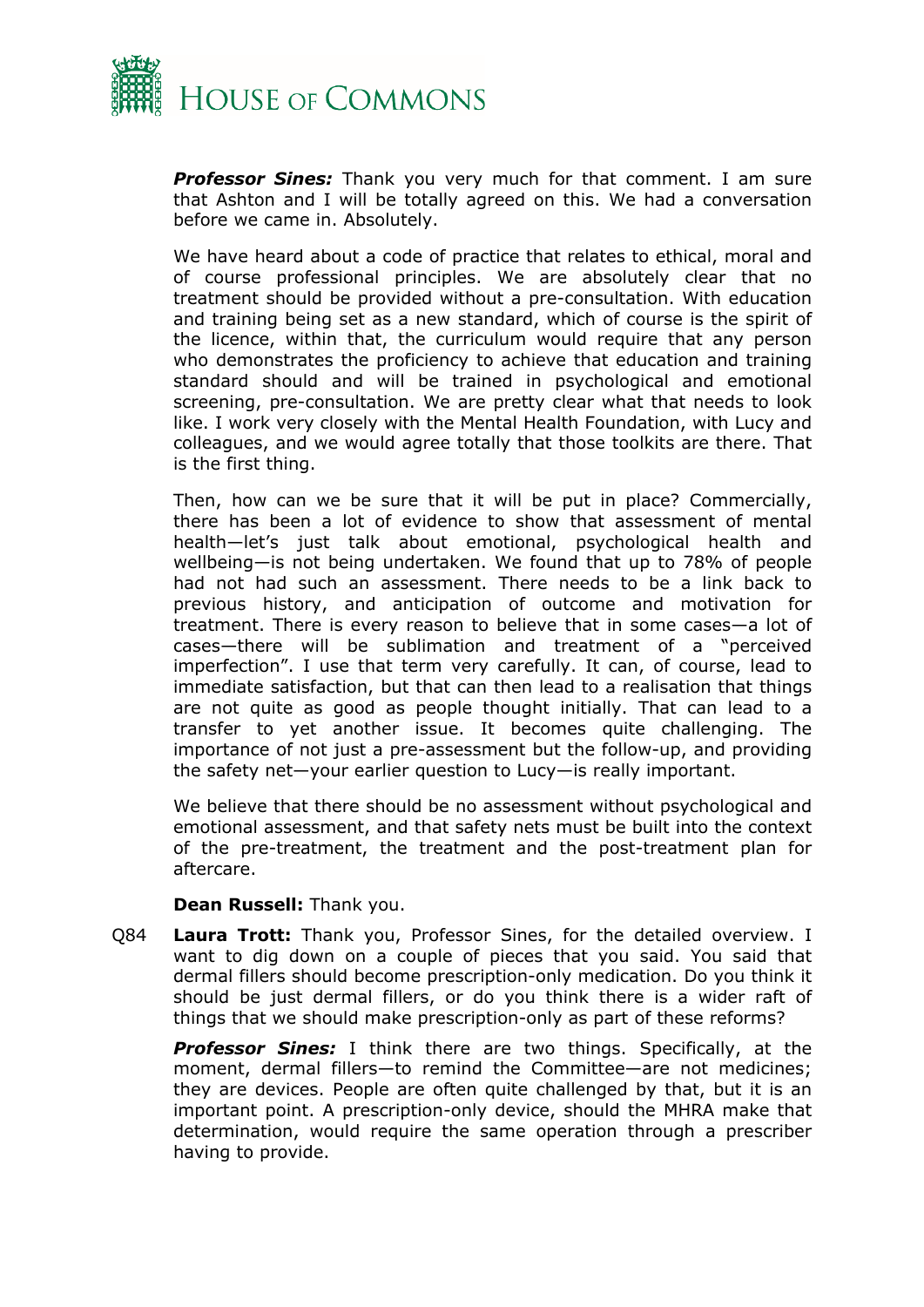

First of all, any filler that is inserted would be critical. Alongside the consultation that DHSC will undertake on the scope of treatments, I think at that point we need to determine whether any of the other devices or medicines being used should be prescription-only—for example, vitamin infusions. How complex is it to start asking when something is a medicine or not? We need to look at that, if you do not mind my suggesting it, at that time.

The critical point that Ashton made, and it is really important, was on remote prescribing. I am sorry I missed this, but not all of our professional regulators have ruled that it is unprofessional to remotely prescribe to a third party for medicines. I do not want to name the regulator, but there is a specific one. Another recommendation is that all of our professional regulators should have prescribers within their authority or span of control. They should issue explicit guidance that remote prescribing should not take place under any circumstances.

Q85 **Laura Trott:** Most people are surprised that, first, you can inject fillers and that because fillers are not a licensed substance they could literally be anything, and, secondly, that with Botox the doctor would not necessarily need to see the person being injected or undertake a consultation with them. They have nothing to do with the actual injection of the Botox either.

Are you suggesting that the doctor or medical professional who prescribes it should have to inject the Botox or the fillers, or are you saying that that just needs to be in person and there should be a proper consultation beforehand?

**Professor Sines:** It is a bit complex. I will be brief. First of all, ideally the prescriber should be the person who actually injects. To remind you, prescribers are trained to a very significant standard beyond their initial registration in nursing, pharmacy and allied health. Doctors and dentists, of course, are trained as prescribers pre-qualifying, so they know what to look for with regard to complication. However, many of our nurses, for example, are not prescribers. That is a statement of fact. They rely on a prescriber to prescribe on their behalf, but at least they have the qualification to administer the medicine, in this case Botox or any other form of injectable. That is my second point.

The critical point is for non-healthcare professionals who obtain access to prescribed medicines from a prescriber who has never actually seen the client, the member of the public, and have never actually had their competence assessed by the prescriber. It is absolutely essential, and all of our regulators would agree, that it would be a matter of misconduct if a prescriber did not assure themselves that the person to whom they were delegating the prescription was fit and proficient to administer. Trying to measure that, Laura, is very difficult without tighter control.

Q86 **Laura Trott:** I agree with that. Ashton, you talked about enforcement. I think that is a really important area. We have been having conversations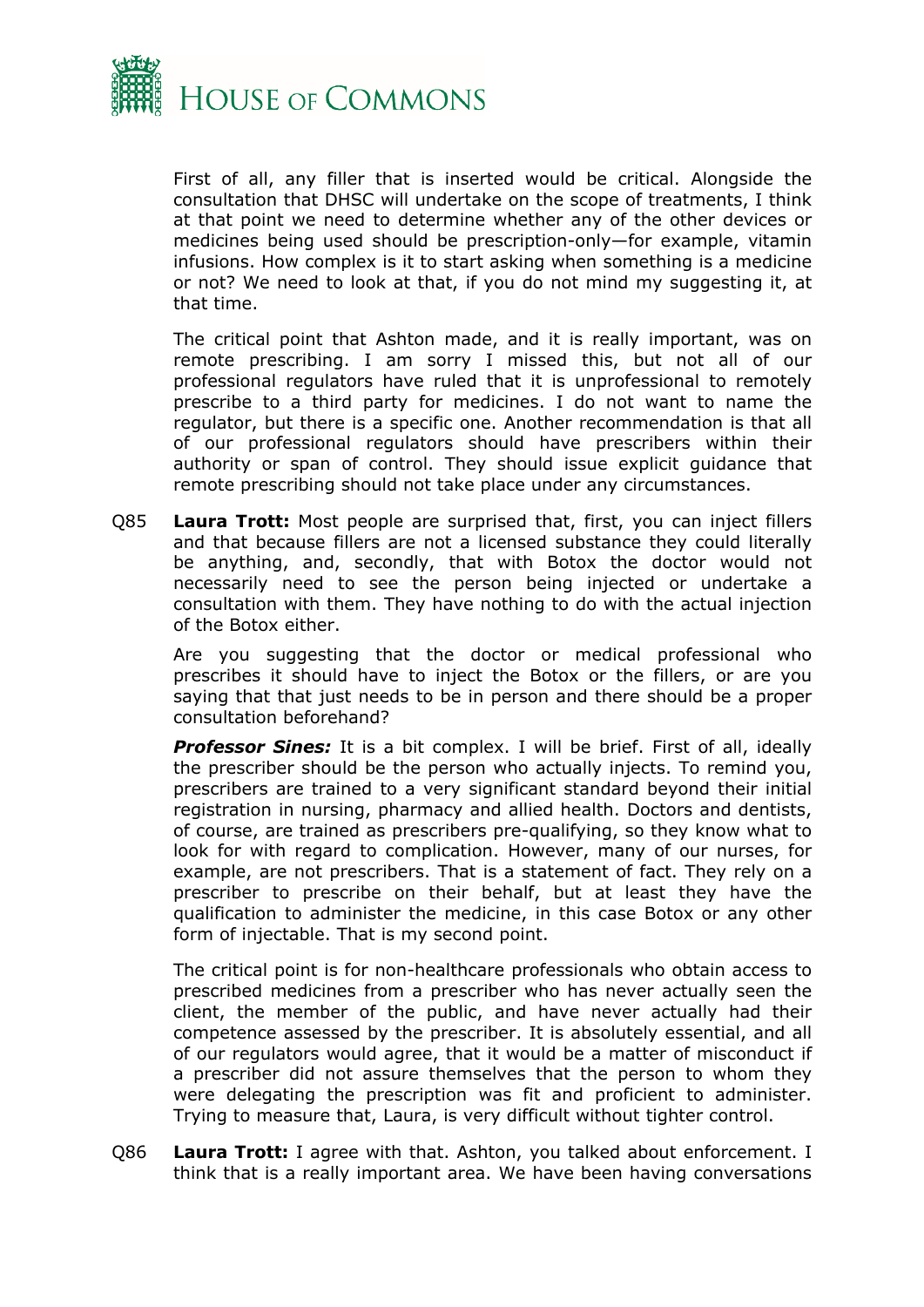

recently about enforcement of my private Member's Bill. Can you talk a little bit more about the problems with enforcement currently, and what you would like to see in terms of enforcement under a new regulatory regime?

*Ashton Collins:* Enforcement is currently a challenge, I guess, because often complaints relating to aesthetic practice span a number of different regulators, whether it is trading standards, MHRA or any of the nine statutory regulators, where there is remote prescribing or illegal medicines are being used. Because all of those bodies work in silos and are restricted to the four corners of their own remit, not enough interaction goes on between them, which is why I think a taskforce would be essential to ensure that, from the start of the complaint right through to the end, it receives all the touch points it needs to actually prosecute in some cases or enforce the necessary action. I guess that is where it falls down.

The other frustration that we sometimes find is that there is not enough awareness in the regulators' teams about what the rules are and how they should be applied. When you make a complaint to a statutory body, for example, and it goes in at the enforcement team level, there isn't familiarity with the aesthetic treatments and how that ties in with the scope of practice. Therefore, those complaints can fall by the wayside, particularly those relating to remote prescribing.

Q87 **Laura Trott:** Interesting. Who would be on the taskforce, in your mind?

*Ashton Collins:* It would be representation from trading standards, from the MHRA, from each of the nine statutory regulators and from stakeholders like the JCCP and Save Face. They would gather evidence and complaints, and deal with members of the public and practitioners who experience issues on the ground, so to speak, and can then feed in data and information to the taskforce and have constructive meetings on who is the responsible body to take the complaint forward and what the appropriate action will be.

Q88 **Laura Trott:** I want to move on very briefly to social media. Obviously, it is a massive topic and one we will not have time to cover in full today, although I know that you will all be feeding into the consultation. Your research shows that 80% of people find their practitioners online. I think that is right, isn't it?

*Ashton Collins:* That is correct; yes.

Q89 **Laura Trott:** We know that in a lot of cases those are unscrupulous providers. They do things in a way that is not in line with the standards of your organisation and the others that are here today. What do you feel the Government need to do, on social media in particular, to make sure that providers advertising there do it in a way that is consistent with the high standards we would like to see?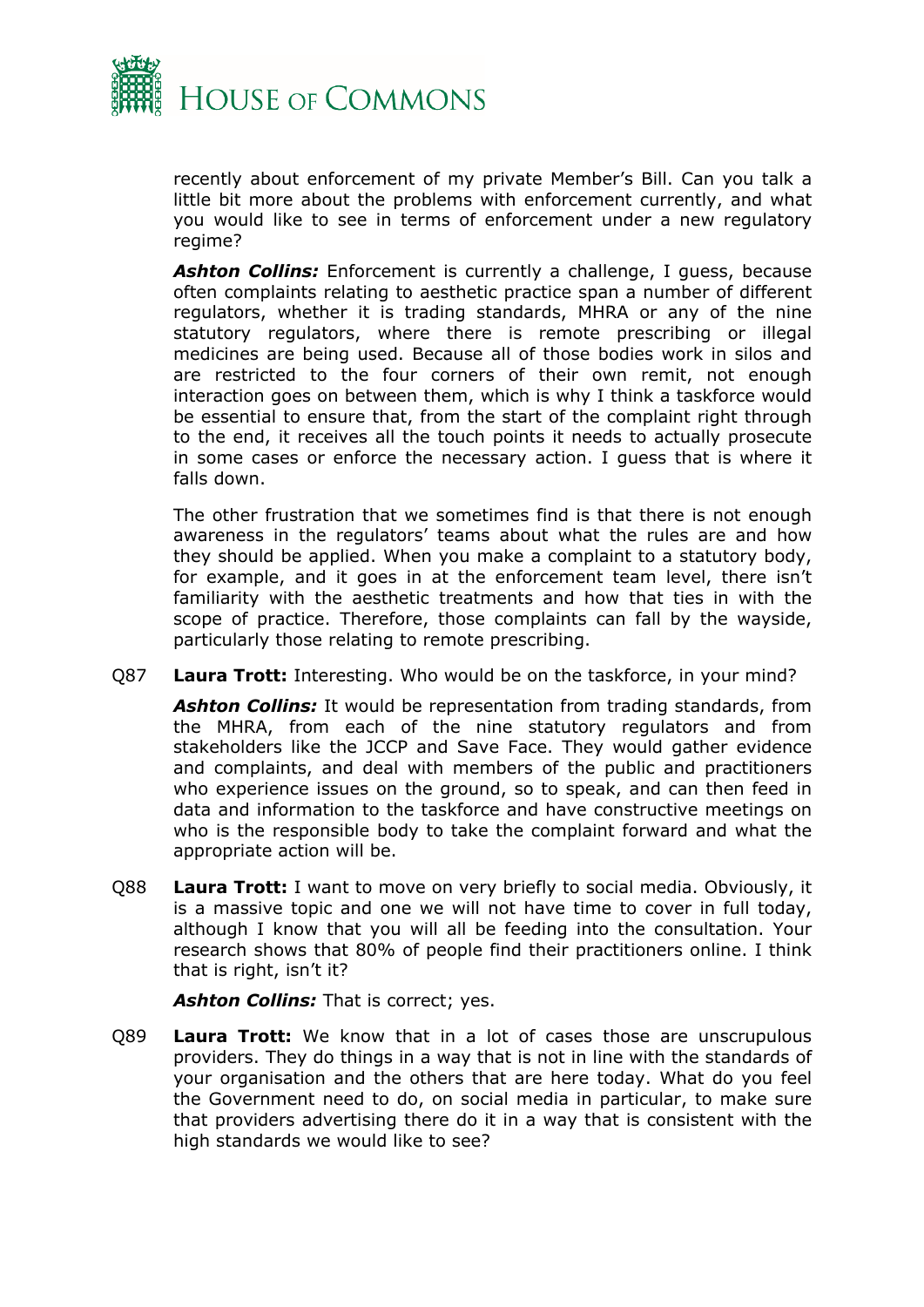

*Ashton Collins:* It is a very tricky one. I think we have had these discussions before. On social media, there are guidelines around actual paid-for advertising on how you can promote Botox, fillers and other injectables, but if you are on an organic page promoting a business that is not a paid-for ad, you can basically post what you want. It is not policed. It is through those sorts of channels that the public find their way to unscrupulous practitioners. They promote cheap deals and time-limited offers.

Those people operate pretty much like ghosts. They operate on social media. They have burner mobile phone numbers. They only contact you on social media. They come to your house to do the treatment. When something goes wrong, they disappear. They block you from all channels and there is no way of tracing them. They literally shut that page down and operate somewhere else. It is very difficult to develop or even think of a strategy for how you would curtail those sorts of practitioners.

Q90 **Laura Trott:** Malcolm, does the ASA have a view on what Ashton has just raised? Obviously, this is a very serious issue. It is affecting the health of many people, particularly young people. What has been the response of your organisation to that?

*Malcolm Phillips:* First of all, organic posts by businesses are in the remit of the ASA system, but the ASA system is there primarily to regulate legitimate advertising by legitimate businesses. If you are dealing with criminal practices by people flying by night and setting up burner phones, I think you are entering the realms of the criminal, at which point regulatory co-operation between different bodies under different frameworks is going to be necessary.

With regard to organic posts, we do more and more work in general in our social media enforcement to use machine learning to avoid relying in any way on consumer complaint, but to get ahead and identify where key words are used, for example, to promote certain practices. We can then work with platforms to take down advertising, certainly in cases where we believe it to be illegal. That is my response in terms of our role, but I agree that there is a role for multiple bodies.

Q91 **Laura Trott:** Do you need additional powers to do more?

*Malcolm Phillips:* I would not say so. We need to develop the powers that we have. In machine learning, we are at the beginning of a journey. We are investing a great deal in that in the organisation. I am sure that over time our use of artificial intelligence will develop. That is true for all regulators, I think, in this space.

Q92 **Laura Trott:** Subsequent to my private Member's Bill passing, the British Committee of Advertising Practice brought in regulations that social media posts advertising cosmetic surgery should not be shown to audiences who are predominantly under 18. Do you have any data on how that has been enforced, or whether it has been effective so far?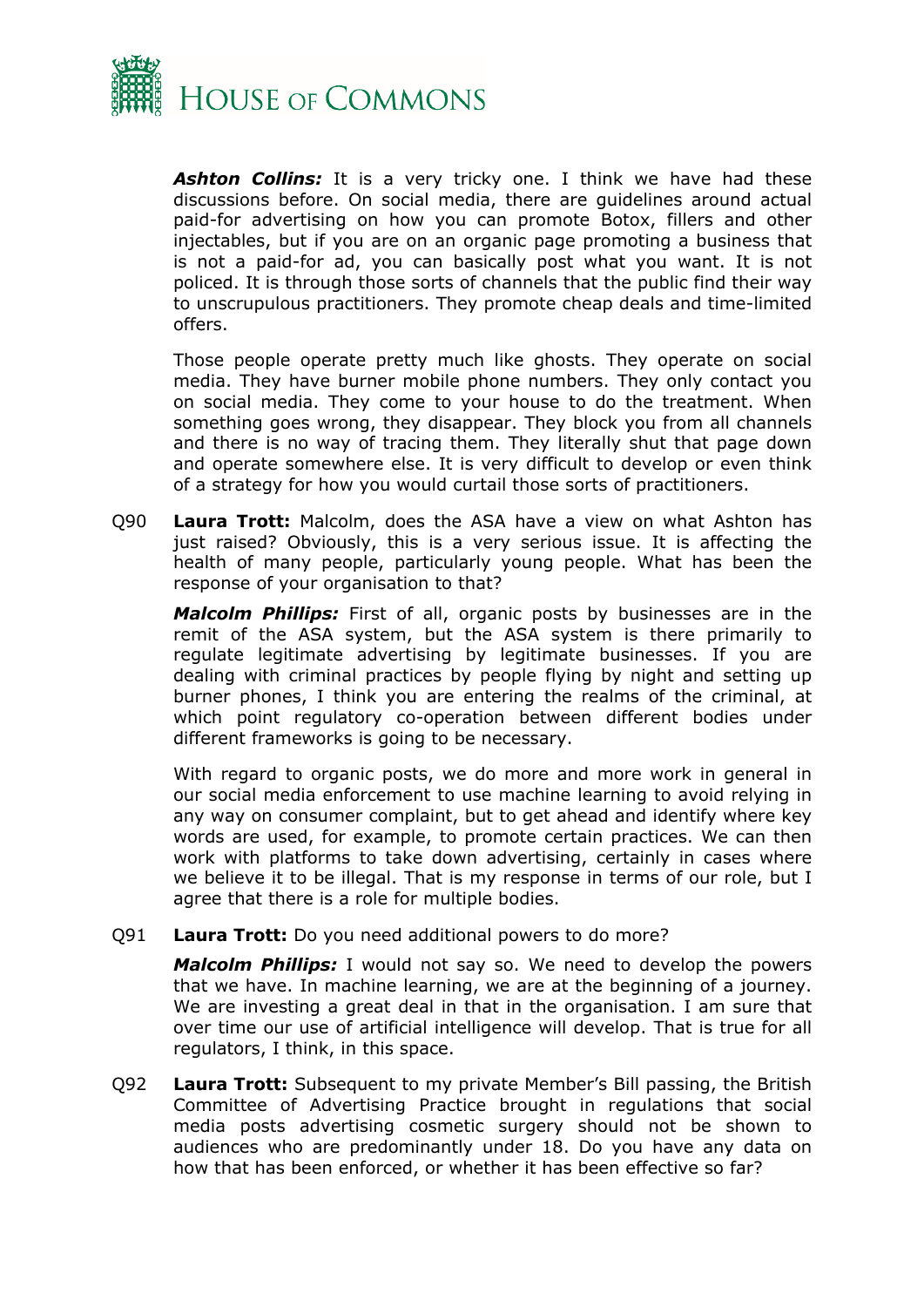

*Malcolm Phillips:* Those rules come into place on 25 May. We have had a grace period, in recognition of the fact that lots of media booking and media arrangements happen over a longer period of time, to avoid disproportionate penalties to people who placed ads at a time when those rules were not in place. We have to have the grace period. That rule is coming in and we will be monitoring it. It will be subject to a 12-month review.

**Chair:** Thank you. Last but not least, Dr Luke Evans.

Q93 **Dr Evans:** Thank you, Chair. Malcolm, you rightly pointed out the difference between bad practice and criminal practice. I am keen to focus on what the ASA does and its relationship with Government going forward.

The professor talked about a kitemark, or a logo in this case, around advertising. What stops the ASA putting that in place? Does it need to have primary legislation first to bring something like that forward?

*Malcolm Phillips:* If I have understood the proposal correctly, a kitemark would need some form of independent certification and assessment by a professional body. It needs to be established. It needs to be trusted and so forth. If it were legally mandated, I guess it would be a simple matter to identify advertising that did not include it. We do not tend to be involved in kitemarks because they tend to be imposed by professional regulation, a trading standards regime or something of that nature, depending on the law. We would obviously be open to further dialogue about how we could play a part in that.

Q94 **Dr Evans:** You have just done your big consultation on body image. It is, hopefully, going to give information later this year. How does the interaction work? How swiftly can the ASA act on some of the social media stuff? What I am getting at is, what needs Government legislation and what can you deal with already? To take the example—I declare an interest—of labelling images, why can't we go ahead? Why can't the ASA do that? Does it need primary legislation to change to facilitate that, or can you just carry on, make the mandate yourself and set the code?

*Malcolm Phillips:* Ideally, when it comes to setting advertising standards and advertising rules, we would want to follow our process and see what the best solutions were to match the problems that people brought to us. I was fascinated by a response that your life experience witness, Kim Booker, gave this morning. It struck me that there were two very different reactions to your questions. When you asked what the impact of labelling would have been on her as a user of social media, Kim seemed to hesitate and say that she was not sure that the psychological impact of the image would have been reduced by the label, but when you asked her what the impact would have been on her as a poster of images, her reaction was extremely different.

I was interested in that because we are involved in imposing standards on advertisers. We do so typically through an evidence-based process,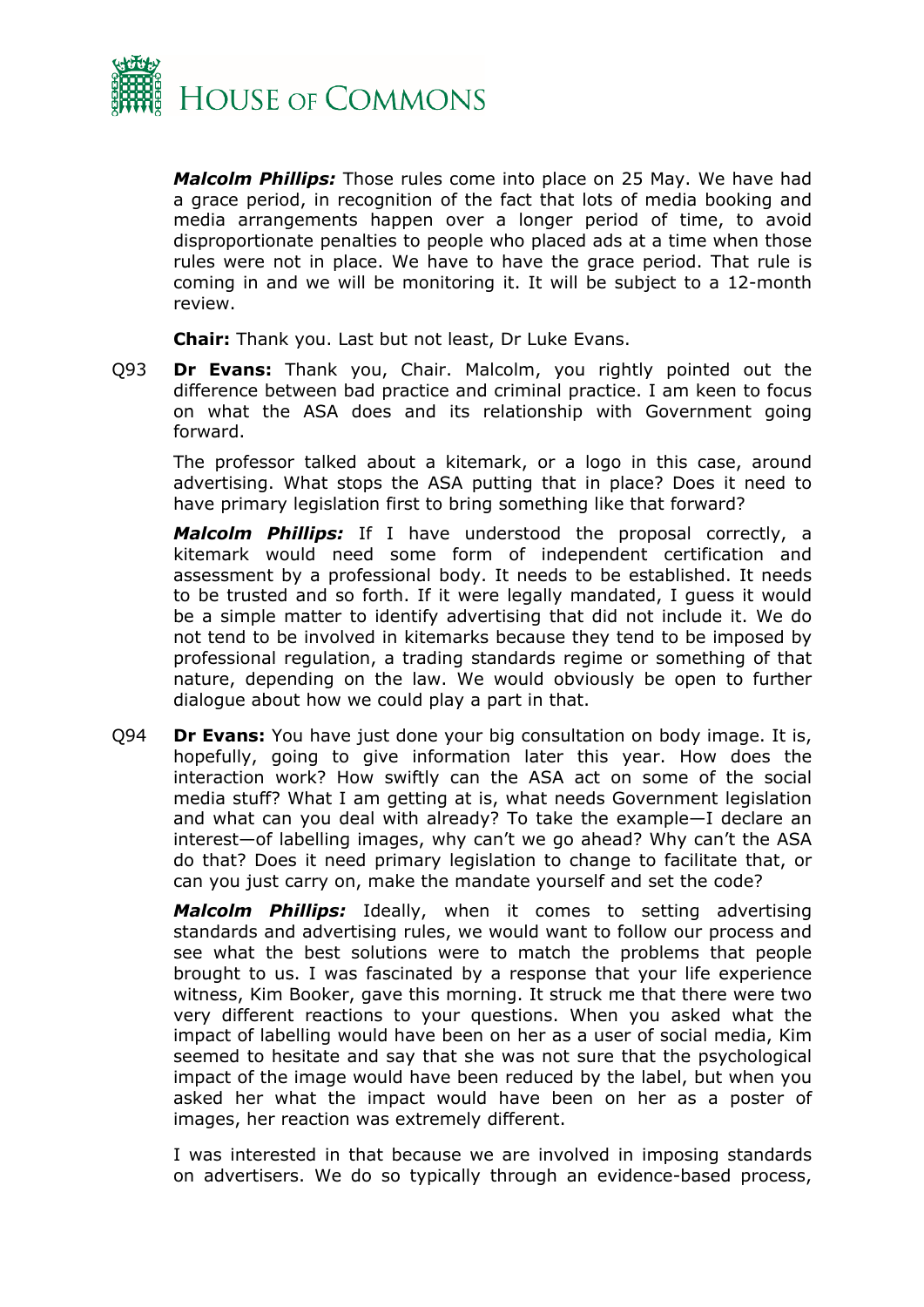

because potentially we need to justify these restrictions in a court of law. We can be judicially reviewed on all of the rules we impose, so we try to make sure that they are tailored solutions that will achieve the right impact. They are also being imposed on advertisers, not really on organic users of social media.

For me, there are questions about what the impact of labelling would be. We know that labelling can work very well in certain circumstances. We use and enforce rules on labelling for influence and marketing, so commercial relationships between influencers and brands have to be disclosed. The impact of a label is very simple there; it is to tell a consumer that they are being sold to. It involves a very slight and fairly rational alteration in the way you receive a communication. To know that you are being sold to makes you inquire a little more about the person's motivations and whether they are presenting something very positively to you.

What I was interested in from Kim's reaction on that question was, can we expect labelling to achieve the same result? If we cannot, is there another solution that we would be better justified in devoting our resources to imposing? I am not saying that that is our final answer in any way. As I say, we are still evaluating the call for evidence. It is very likely that in a number of our strands of work we will be looking to engage more people and looking to have more discussions, especially on the question of ad labelling.

Q95 **Dr Evans:** This is not the place to get into that, but I am interested in the concept of what you said, taking the broad principle. It sounds like the worry the ASA have is being challenged on the legislation. Therefore, you need primary legislation on whatever part we are going to put in place, be it labelling adverts, kitemarks or whatever. You are worried that that is your vulnerability, so that is the limitation on where the ASA will draw their line. They need that back-up rather than being much more gung-ho—maverick is not the right word—in going out there.

It is back to Laura's question. You have answered it by saying, "We believe we have the powers. We just need to get on with it and learn more." I am saying, when we see that, is there a far-reaching way that you would step up? Who makes the decision about driving it and how hard, and what do you need back-up from Government to say? Should they be saying, "Go on and get on with it, take that chance and the taxpayers will fund it?", or should you be saying, "No, we need that backup and we need to do it all properly with a piece of legislation to take it forward"?

*Malcolm Phillips:* I might have made myself misunderstood on the question of judicial review. We are not really afraid of judicial review. We have been judicially reviewed as an organisation any number of times over the years, and in all but one case we came out of that being vindicated. It is an important test, and it will continue to be an important test of ASA rules and decision making. I do not think that is a barrier or a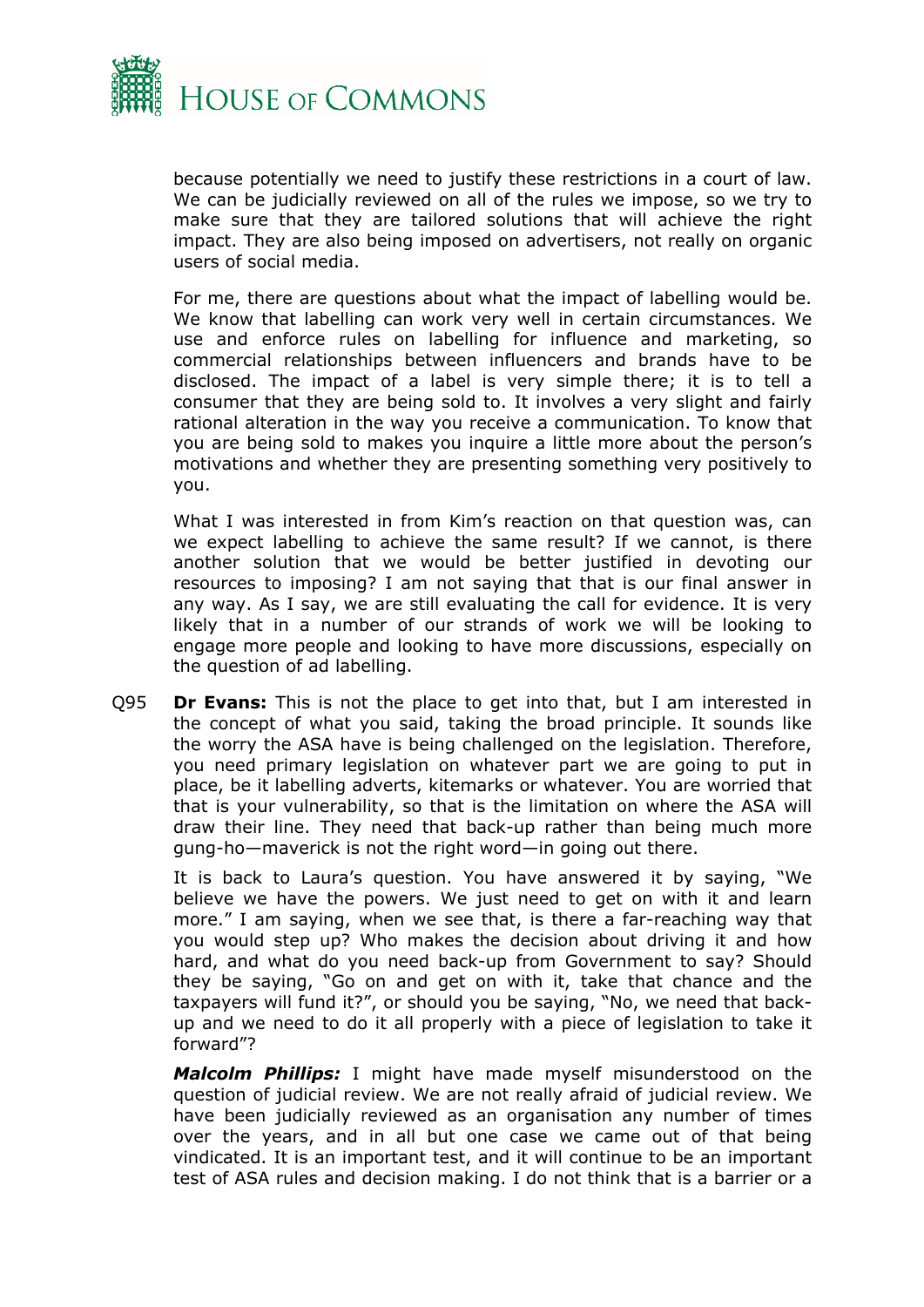

disincentive to us to intervene in certain areas. It simply sharpens our minds with regard to whether the particular intervention is justified, but I think it is a question for legislators as much as it is a question for regulators.

Q96 **Dr Evans:** That is the question for the Committee and the Chair. We want to put forward some recommendations. If we come up with a report that has these recommendations, is it the fact that we can simply go, "These are the recommendations. Here you are, ASA. Put them in place and off you go"? Are we going to have to turn it more towards the Department of Health? These are the same questions I will be asking the Minister, to say, "Hang on, we have got these good ideas that you guys have all sat here and told us. Why can't we make them happen, and what do we need to do to make them happen?" Every day that goes past there are literally millions of young people being exposed to images and cosmetic procedures that may well not have gone ahead or who have no redress because of the situation that we are in. Can you comment on that aspect? You are the regulator. I want to know where you sit and how far forward you can drive that.

*Malcolm Phillips:* How far forward we can drive?

**Dr Evans:** Taking forward the mandate you have. Do you believe you are a proactive, forward-looking, go-get-'em kind of organisation, or are you always on the defensive because you need back-up from legislation and ministerial guidance to be able to say, "This is the broad primary legislation that we are setting, and this is the guidance to sort it out"? That is what I am looking for.

*Malcolm Phillips:* No, I don't think we do. I think we are quite comfortable setting advertising policies within our remit. We obviously understand that Parliament can and does legislate on advertising. We work in partnership with statutory regulators and with Government to ensure that legislative proposals have the best chance of success, as well as the policy setting that we do on our own. I do not think that we are afraid of setting policy, no, not by any means.

Q97 **Chair:** Before we wrap up, I want to bring in Jean McHale, who has been very patiently sitting there. I cut you short at the start, but having heard the rest of the discussion, is there anything you would like to add, either extra ideas to improve legislation or regulation, or cautions about the way it is implemented? Are there any areas where you feel that our discussion has not been going in a direction that you would agree with?

**Professor McHale:** Very important points have been raised. I do not disagree at all with the fundamental tenor of those issues. You asked me at the start for an ideal model. In terms of regulation, I think in a sense we have to pursue where things may be likely to go. The two things are not necessarily the same.

If, for example, a licensing approach is undertaken, the question is who should do that licensing. I think that is something important for policy,